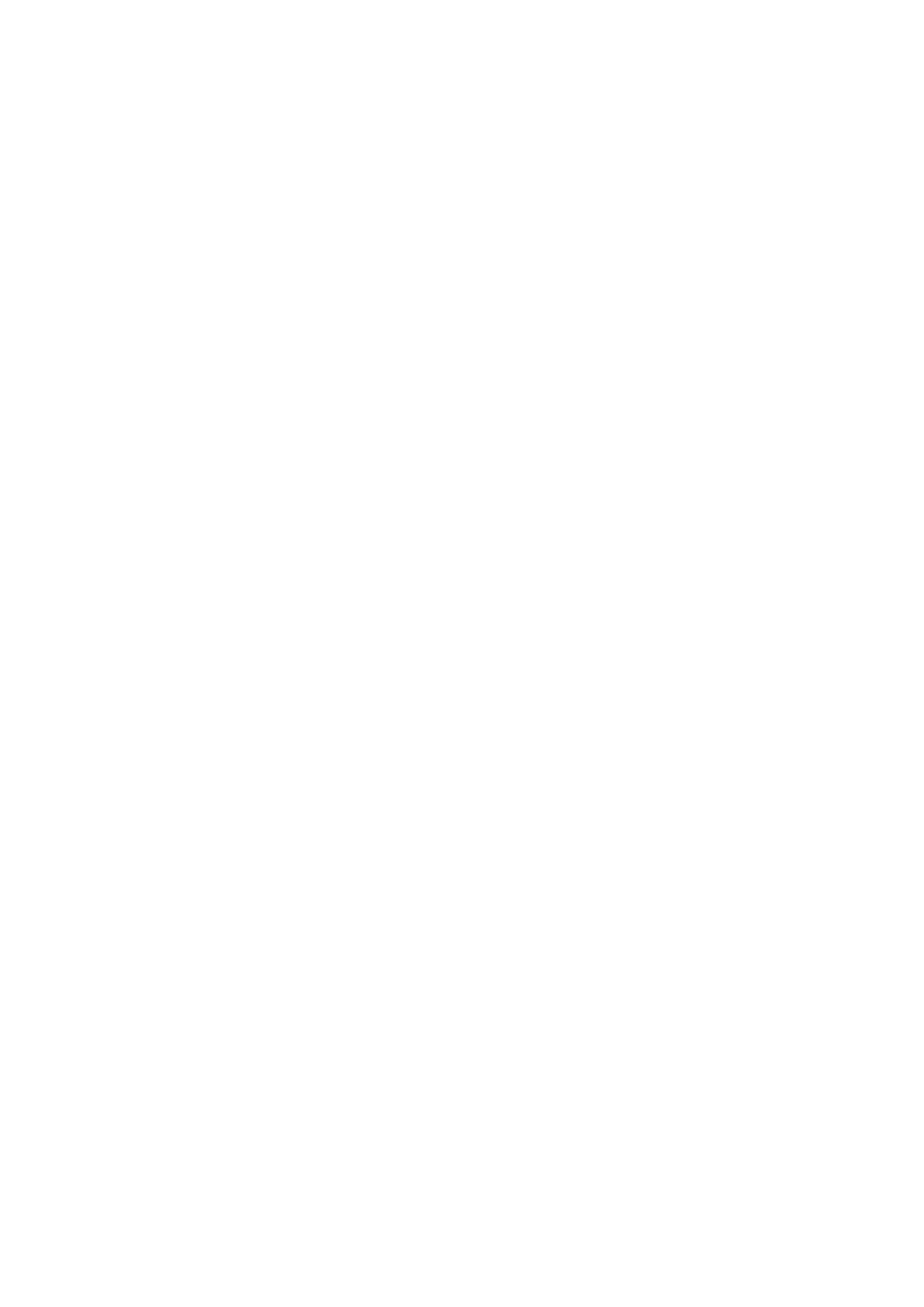#### **In the case of Nasakin v. Russia,**

The European Court of Human Rights (First Section), sitting as a Chamber composed of:

Isabelle Berro-Lefèvre, *President,*

Elisabeth Steiner,

Khanlar Hajiyev,

Mirjana Lazarova Trajkovska,

Julia Laffranque,

Ksenija Turković,

Dmitry Dedov, *judges,*

and Søren Nielsen, *Section Registrar,*

Having deliberated in private on 25 June 2013,

Delivers the following judgment, which was adopted on that date:

# **PROCEDURE**

1. The case originated in an application (no. 22735/05) against the Russian Federation lodged with the Court under Article 34 of the Convention for the Protection of Human Rights and Fundamental Freedoms ("the Convention") by a Russian national, Mr Lev Viktorovich Nasakin ("the applicant"), on 10 June 2005.

2. The applicant, who had been granted legal aid, was represented by Mr Ye. Selyukov, a lawyer practising in Krasnodar. The Russian Government ("the Government") were represented by Mr G. Matyushkin, Representative of the Russian Federation at the European Court of Human Rights.

3. In the first letter of 10 June 2005, the applicant alleged, in particular, that he had been subjected to ill-treatment in police custody and that the ensuing investigation had not been effective. In the letter of 12 January 2008, the applicant further alleged that his pre-trial detention had been unlawful and unreasonably long; that neither he nor his lawyer had been given the opportunity to attend a hearing on the review of his pre-trial detention on 6 November 2007; and that his conviction had been based on self-incriminating statements he had made under duress.

4. On 8 April 2009 the application was communicated to the Government. It was also decided to rule on the admissibility and merits of the application at the same time (Article 29  $\S$  1).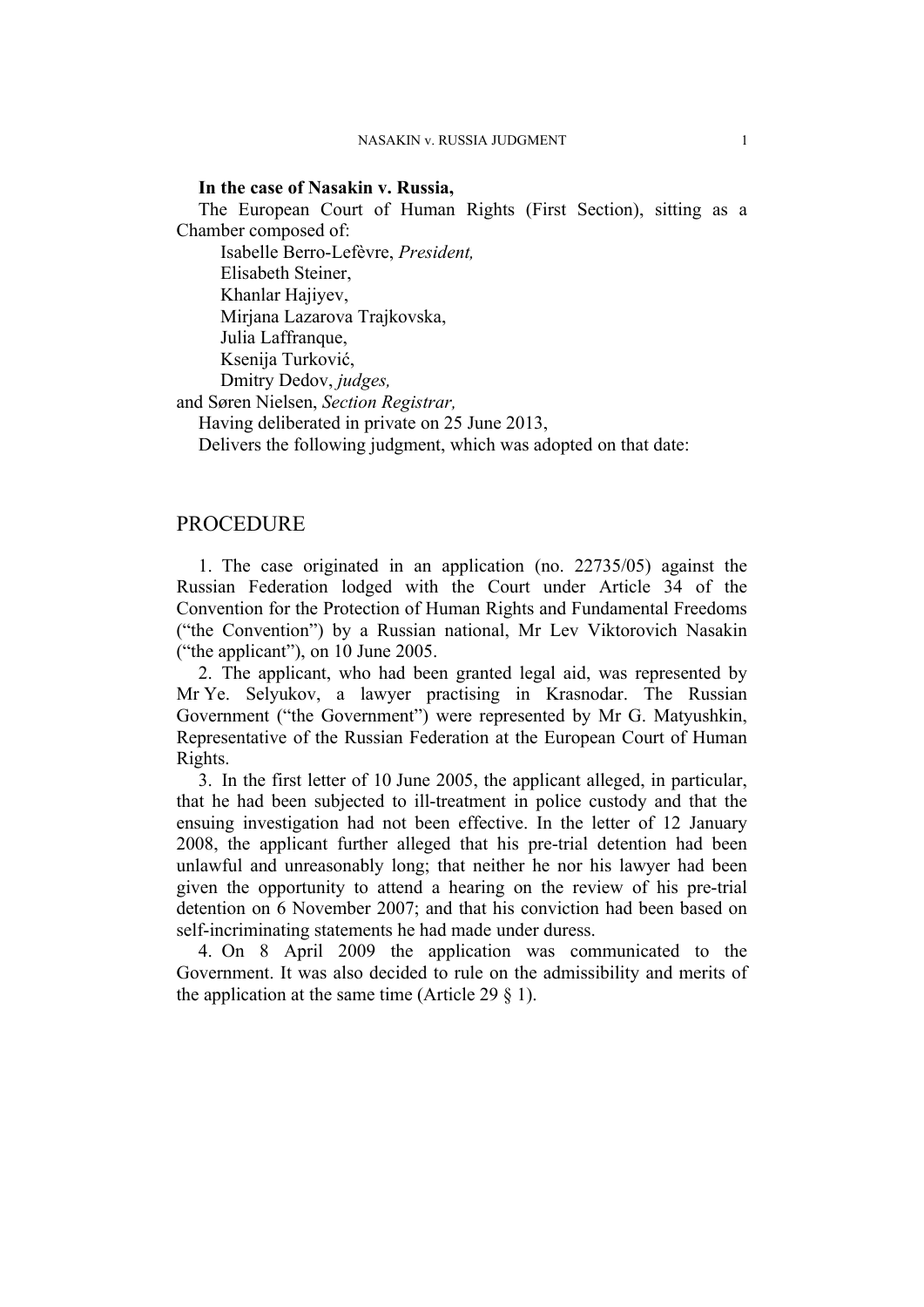# THE FACTS

# I. THE CIRCUMSTANCES OF THE CASE

5. The applicant was born in 1945 and lives in Krasnodar.

## **A. The applicant's arrest and alleged ill-treatment**

6. On 25 August 2003 B. was found dead by the Kuban river. On 26 August 2003 the district prosecutor's office opened a criminal investigation into B.'s murder.

7. On 29 August 2003 the applicant attended at the police station for questioning. He explained that he had discovered B.'s body on 25 August 2003 in the yard of his summer cottage. There had been a knife next to the body. According to the applicant, he had panicked, thrown away the knife, put B.'s body into the sidecar of his motorcycle, taken it to the river and left it there. Later he had realised that he had made a mistake and gone back to the river. The body was not there. The applicant had spoken to lawyer M., who had advised him to contact the police. According to the applicant, he was handcuffed and taken to an office where five police officers beat him for several hours, ordering him to confess to B.'s murder. The applicant alleged that the officers hit him with rubber truncheons on his feet, legs, stomach, chest and the back of his head. They allegedly tortured him with electricity and threatened to rape and kill him and his family members. When his resistance was worn down, the applicant wrote a confession statement, prompted by the police officers. He reiterated his confession, in the lawyer's presence, on 31 August 2003.

8. From 29 to 31 August 2003 the applicant was held in an overcrowded cell at the police station, allegedly without food or water. The police officers allegedly continued threatening the applicant, offering to secure his release in exchange for 10,000 US dollars.

<span id="page-3-0"></span>9. On 1 September 2003, at 6.10 p.m., the police officers took the applicant to a hospital, where he was examined by the doctor on duty, who documented an infected wound on his chest. The doctor treated the wound and concluded that the applicant was fit for detention. The applicant was then transferred to a temporary detention centre.

# **B. Ensuing investigation**

10. On 5 September 2003 the applicant's lawyer complained to the prosecutor's office about the applicant's ill-treatment in police custody.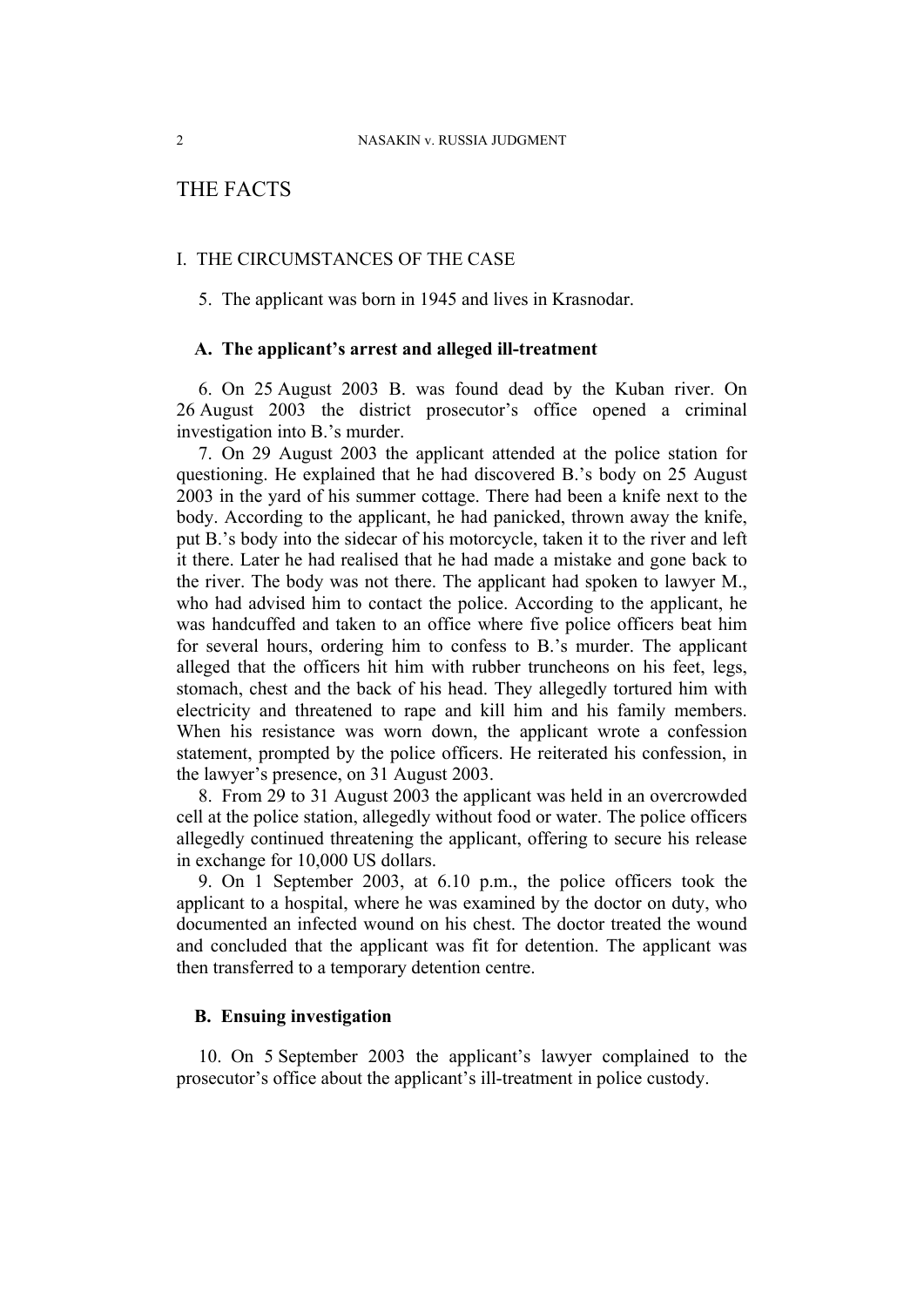<span id="page-4-0"></span>11. On 8 September 2003 investigator G. of the prosecutor's office ordered a forensic medical examination of the applicant, which was conducted immediately. On the same day, the investigator refused to institute criminal proceedings against the police officers, relying on their statements, in which they denied having put any pressure on the applicant when questioning him.

12. On 11 September 2003 the applicant's daughter lodged a complaint with the prosecutor's office about the applicant's ill-treatment in police custody. The applicant lodged a similar complaint on 25 September 2003.

<span id="page-4-1"></span>13. On 23 September 2003 the forensic expert completed the report concerning the applicant's injuries. In particular, the expert stated as follows:

"[The applicant] has a striated abrasion on the chest which measures 6 centimetres in length and 2.5 centimetres in width and is covered with a sanious yellow [crust] ... [There is] an injury having an irregular oval form and measuring 1.5 centimetres in length and 0.5 centimetres in width on the external surface of the upper third of the left leg, [the injury] is covered with a dry dark brown crust ... [There is] a round abrasion measuring 0.6 centimetres in diameter on the front surface of the upper third of the left leg; [the injury] is covered with a dark brown crust ... [There is] an abrasion on the back surface of the left foot; [the abrasion] has an irregular oval form, measures 2 centimetres in length and 1 centimetre in width and is under a red brown crust ... The skin around [the abrasion] is oedematous and reddish. No other injuries have been discovered ...

...

On the basis of the data from the forensic medical expert examination of [the applicant] [I] reach the following conclusions in response to the questions put:

[The applicant] has sustained the following injuries:

- an abrasion on the front surface of the chest, an abrasion of the left foot [caused] up to 1 day before the expert examination;

- abrasions on the leg [caused] 3-4 days before the examination.

The above-mentioned injuries were caused by blunt solid objects and did not cause damage [to the applicant's] health."

14. On 30 September 2003 the decision of 8 September 2003 was quashed and the materials were sent for further examination. The supervising prosecutor noted as follows:

"The decision [of 8 September 2003] was not substantiated. No inquiry ... was in fact conducted. [The investigator] questioned only the police officers; [the applicant], his lawyer and [the applicant's daughter] were not questioned. Their allegations were not confirmed or refuted. Accordingly the said decision must be quashed."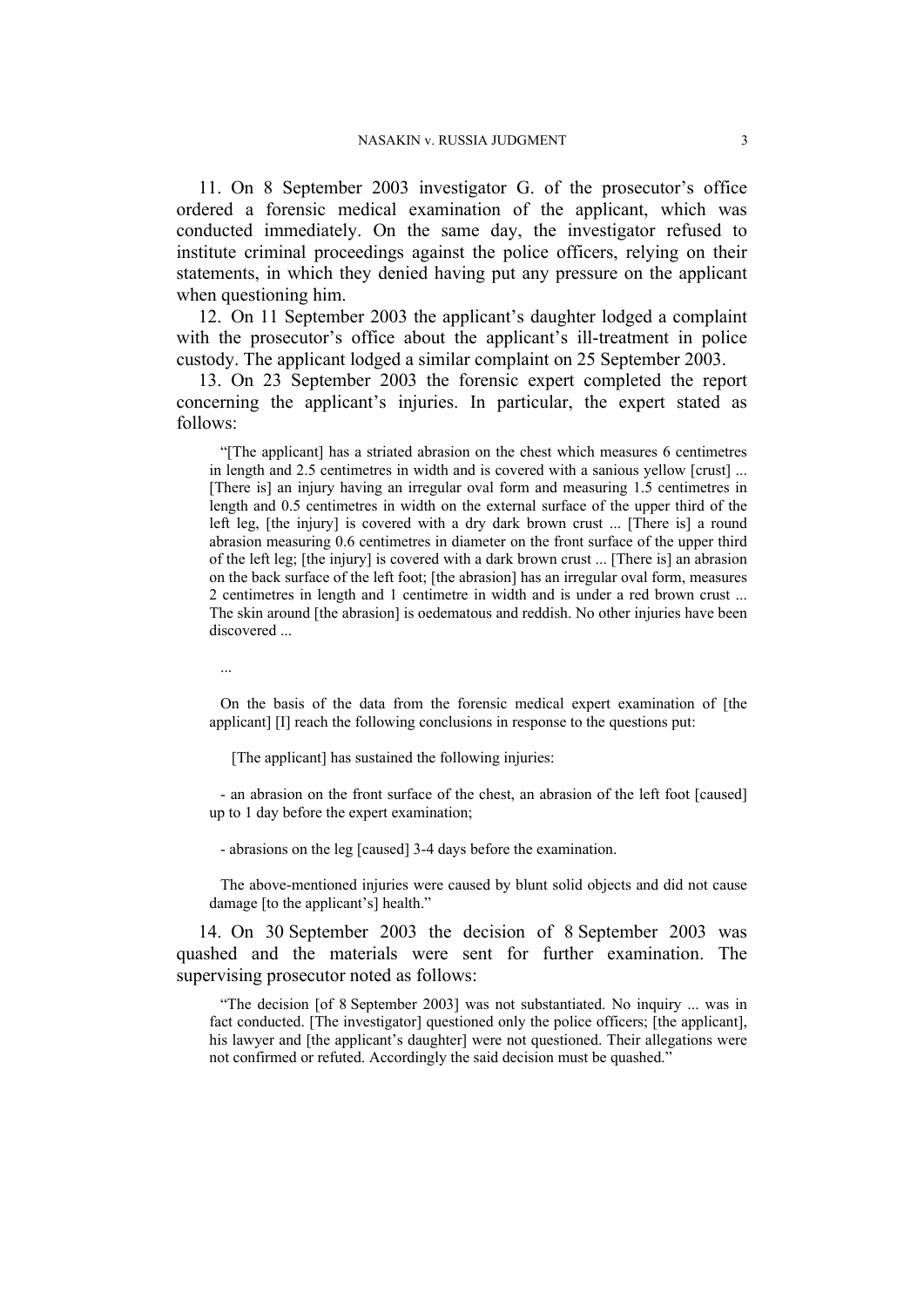15. On 8 October 2003 the regional prosecutor's office instituted criminal proceedings against the police officers on charges of abuse of power.

16. The investigator questioned the applicant, his daughter, the two lawyers representing the applicant, the guards at the police station, certain persons who had been detained with the applicant at the police station, and the alleged perpetrators. The applicant named two of the police officers who had taken part in the beatings and claimed that he would be able to identify the others if given the opportunity.

17. On 11 March 2004 the applicant underwent another forensic medical examination. In the report, issued on 26 March 2004, the experts confirmed that at the time of the first examination the applicant had had an infected wound on the chest, two abrasions on the left leg and abrasions on the left foot. They concluded that the injuries had been caused by solid blunt objects and could have been sustained "in the circumstances and on the dates detailed by the applicant". The experts also noted that the injuries on the left foot could have resulted from electrocution.

<span id="page-5-0"></span>18. On 7 May 2004 investigator P. closed the criminal investigation against the police officers. He relied on the statements of the alleged perpetrators, who stated that they "had tried to convince" the applicant to confess to the murder. They fiercely denied that any force or pressure had been used against him. They also stated that the applicant had had no visible injuries. The senior investigator also included in his decision statements by a number of police officers and arrestees who had seen the applicant between 29 August and 1 September 2003. The officers and arrestees, except for one person, stated that the applicant had had no visible injuries and that he had not made any complaints about the alleged beatings. One of the arrestees confirmed that the applicant had had an injury on his chest and that he had complained that the police officers had tortured him. On the basis of that evidence, the investigator concluded as follows:

"[The applicant] indicates that he was beaten up by police officers of the Crime Detection Unit of the Prikubanskiy District Police Department in Krasnodar and thus that the statements in which he confessed to B.'s murder, a crime which he had not committed, were obtained under duress. However, it is necessary to take into account that in the materials of the case file concerning the charge against [the applicant] there is sufficient evidence to prove [the applicant] guilty of a particularly serious criminal offence – murder; the criminal case was sent to the trial court to be examined on the merits, and the materials of the present criminal case do not contain sufficient evidence to prove [the police officers] guilty of committing an offence in respect of [the applicant]. The forensic medical expert examinations performed ... came to mutually exclusive conclusions. The conclusions of the additional forensic medical examination in respect of the time and origin of [the applicant's] injuries are hypothetical. The witnesses' statements, save for those made by lawyer P. and [the applicant's] daughter, do not confirm that unlawful investigative measures or unlawful arrest were used in respect of [the applicant] and [do not confirm] any of the other circumstances described by [the applicant].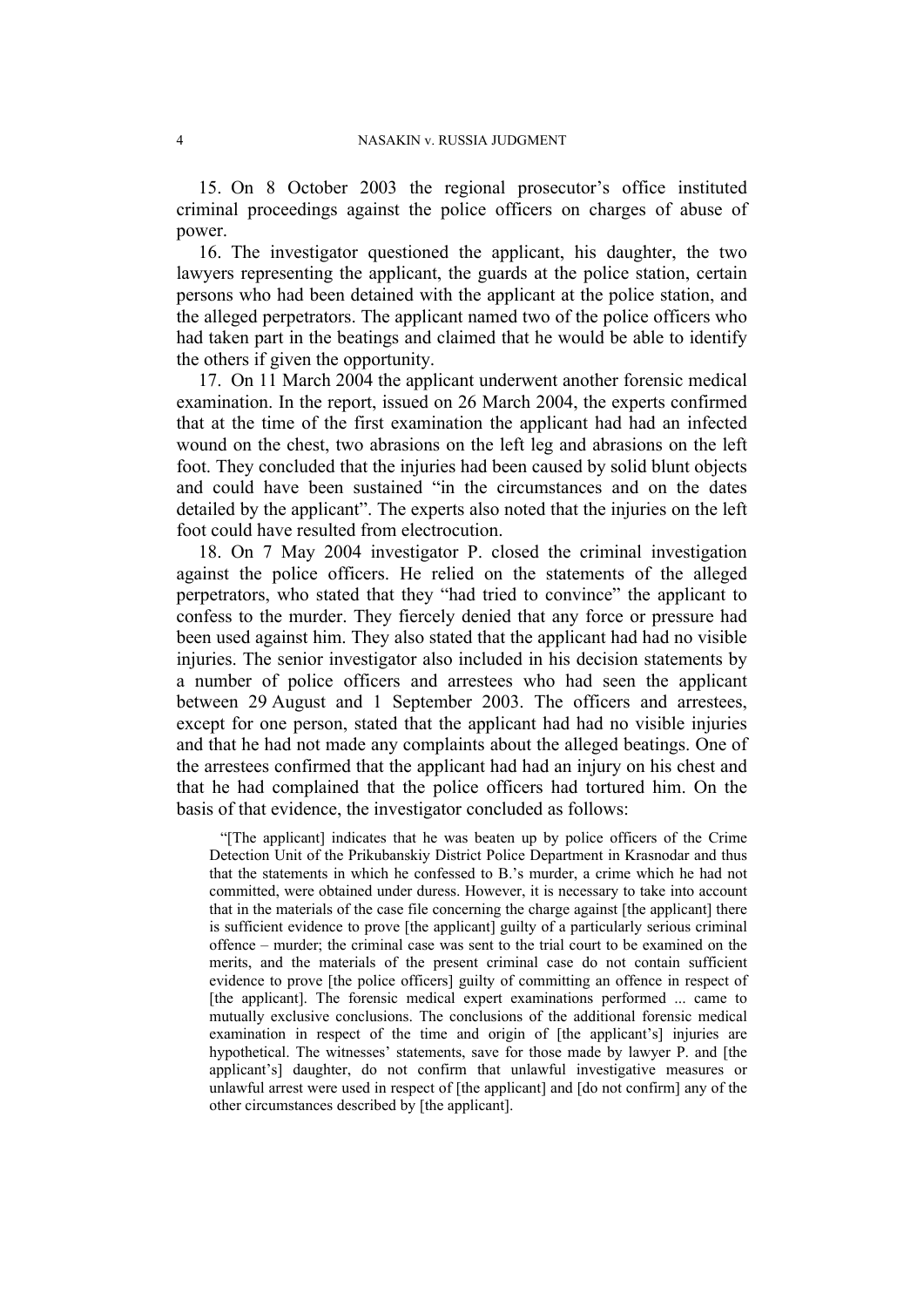...

In such circumstances, the [applicant's] allegations about the offence committed against him have not been substantiated. It follows that there are no grounds to indict [the police officers] on criminal charges. Their guilt of committing the criminal offence of [abuse of power] is not confirmed by the evidence collected."

19. On 6 December 2004 the Oktyabrskiy District Court of Krasnodar quashed the decision of 7 May 2004 and remitted the matter for further investigation. In particular, the court indicated as follows:

"Having examined the materials in the criminal case file and compared them with the arguments proffered by [the applicant], the court concludes that [the decision of 7 May 2004] was premature. The statements made by [the police officers under investigation] are contradictory. Furthermore, not all investigative measures ... were carried out."

20. On 9 March 2005 the Krasnodar Regional Court, acting on an appeal by the prosecutor, quashed the decision of 6 December 2004 and remitted the matter for fresh examination to the District Court.

21. On 20 June 2005 the District Court upheld the decision of 7 May 2004, reasoning as follows:

"As has been established ..., on 8 October 2003 the [regional prosecutor's office] opened [a criminal investigation] in respect of [the police officers] who had allegedly caused injuries to [the applicant].

In the course of the investigation of the criminal case ..., all investigative actions were carried out. The witnesses and [the alleged perpetrators], and ... were questioned. Forensic medical expert examinations were conducted. However, no circumstances which objectively confirmed that the police officers had used physical force against [the applicant] were established.

Moreover, on 19 November 2004 [the applicant] was convicted ...; [the applicant's] confession statement served as the basis for [the conviction].

The court cannot take into account [the applicant's] argument that he made the confession statement as a result of unlawful ... measures taken against him by the police officers ... . Those arguments were refuted in the course of the [applicant's] trial as contradictory to the actual circumstances of the case."

22. On 12 October 2005 the Krasnodar Regional Court upheld the decision on appeal, endorsing the reasoning of the District Court.

## **C. Criminal proceedings against the applicant**

#### *1. First conviction on 19 November 2004*

23. On 1 September 2003 the Prikubanskiy District Court of Krasnodar authorised the applicant's detention pending the investigation noting as follows: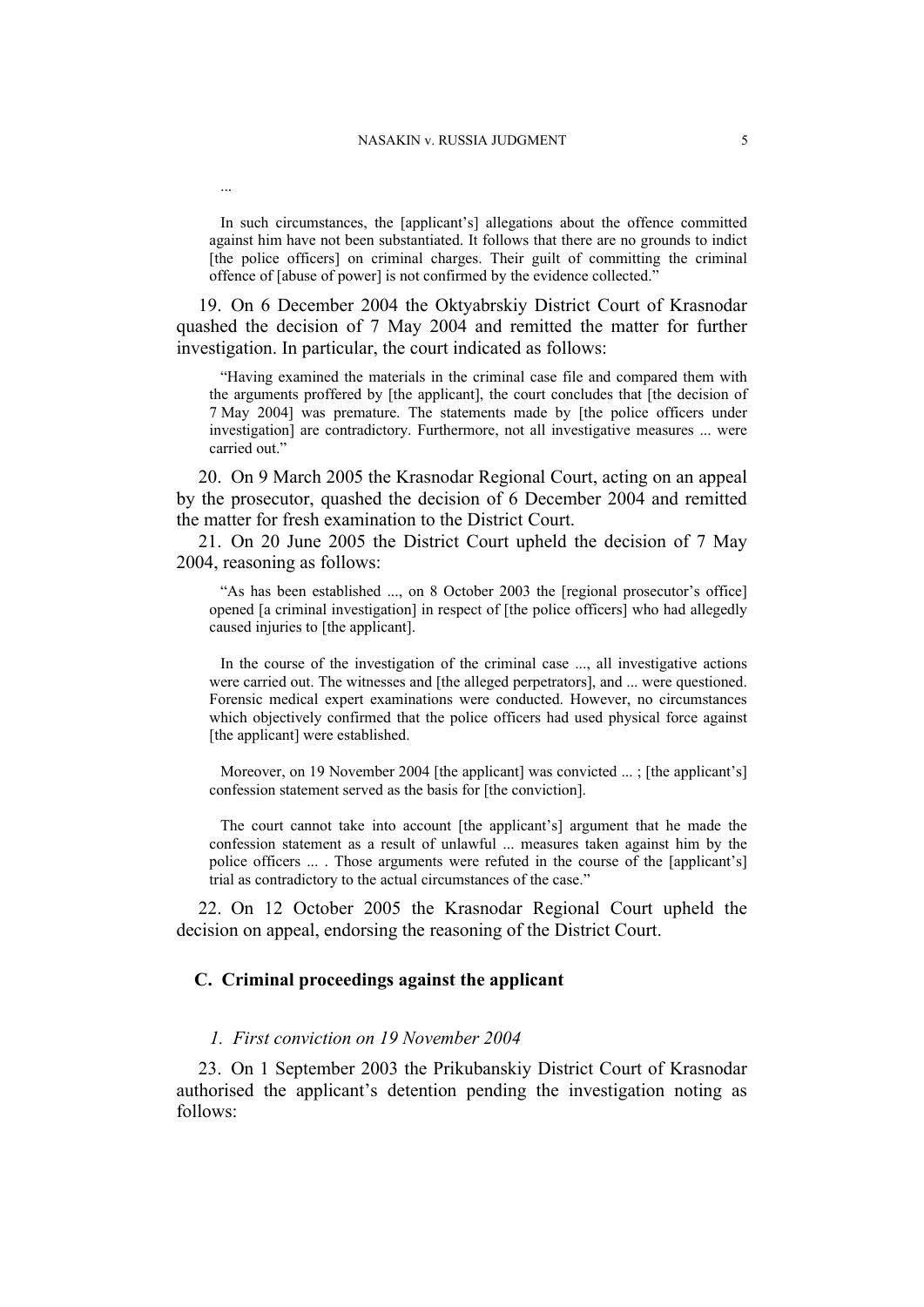"The applicant is suspected of a particularly serious criminal offence, and, if released, might abscond or interfere with administration of justice".

24. On 25 October 2003 the Leninskiy District Court of Krasnodar extended the applicant's detention until 30 November 2003. The court reasoned as follows:

"The information pertaining to the circumstances of the case, the progress of investigation and the [applicant's] character shows that the investigation cannot be completed within two months and that there are no grounds to change or lift the preventive measure imposed on [the applicant]."

25. On 30 November 2003 the Leninskiy District Court extended the applicant's detention until 30 December 2003. The court noted as follows:

"The fact that [the applicant] is charged with a particularly serious criminal offence and that neither he nor his defence lawyer has so far studied the materials of the case file shows that the investigation cannot be completed within three months. There are no grounds to change or lift the preventive measure imposed on the [applicant]."

26. According to the Government, on 16 February 2004 the Prikubanskiy District Court held a preliminary trial hearing of the case and ruled, *inter alia*, that the applicant should remain in custody pending trial. It again extended the applicant's detention on 22 June and 23 August 2004.

27. On 19 November 2004 the Prikubanskiy District Court found the applicant guilty of murder and sentenced him to six years' imprisonment. The District Court based its decision on, *inter alia*, the confession statements given by the applicant between 28 August and 1 September 2003. As regards the applicant's arguments that those statements had been made under duress, the court stated as follows:

"The court considers that [the applicant's] argument that his initial statements made in the lawyer's presence did not correspond to the factual circumstances as [those statements] had been extracted by the use of unlawful methods of criminal investigation, is farfetched [and was] made in order to evade the punishment for the crime committed.

The [applicant's] allegations were examined during the pre-trial investigation and were not confirmed; which fact was indicated in the [investigator's] decision ... of 7 May 2004 to discontinue the criminal proceedings concerning ... [the police officers who had allegedly subjected the applicant to ill-treatment] ... ."

28. On 9 February 2005 the Krasnodar Regional Court upheld the applicant's conviction on appeal.

29. On an unspecified date the applicant was transferred to correctional colony no. IK-2 in the Krasnodar Region to serve his prison sentence.

#### *2. Supervisory review and re-trial*

30. Approximately two and a half years after the applicant's conviction, on 19 July 2007, the Presidium of the Krasnodar Regional Court quashed, by way of supervisory review, the judgments of 19 November 2004 and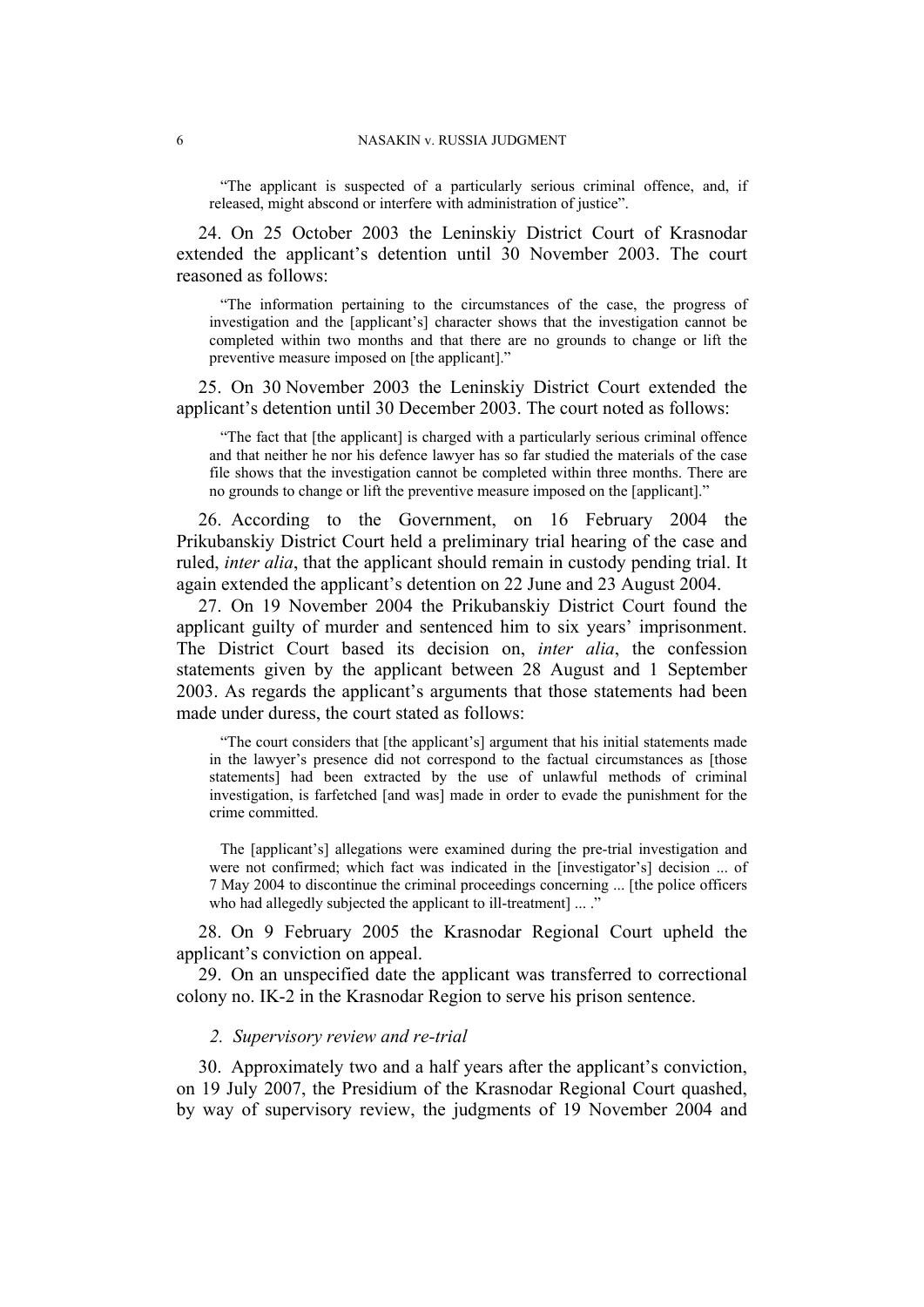9 February 2005 and remitted the matter for a retrial. The decision of 19 July 2007 was silent on the issue of the applicant's detention. The applicant remained in custody.

31. On 6 November 2007 the Prikubanskiy District Court fixed the preliminary trial hearing for 14 November 2007 and ruled that "[the applicant] should be remanded in custody [pending trial]". Neither the applicant nor his lawyer attended the hearing.

32. On 14 November 2007 the District Court listed the trial for 26 November 2007. As regards the applicant's detention, the court held that "the preventive measure applied to [him] should remain unchanged". The court also dismissed an application by the applicant for release.

33. On 28 November 2007 the Regional Court upheld the decision of 14 November 2007 on appeal.

34. On 21 February 2008 the Prikubanskiy District Court found the applicant guilty of manslaughter and sentenced him to two years' imprisonment. The court dismissed the applicant's allegations that initially he had confessed to the crime because of the undue pressure put on him in the police custody as unsubstantiated. The court took into account the period the applicant had already spent in detention and released him on his own recognisance. Neither the applicant not the prosecutor appealed against that judgment.

# **D. Civil proceedings initiated by the applicant**

35. The applicant brought a civil action against the regional prosecutor's office and the Regional Treasury, seeking compensation for non-pecuniary damage sustained as a result of his allegedly unlawful arrest and detention, ill-treatment by the police, and conviction.

36. On 5 August 2008 the Pervomayskiy District Court of Krasnodar dismissed the applicant's action, finding that he had been convicted by a final judgment on 21 February 2008 and sentenced to two years' imprisonment. Despite the fact that the trial court had changed the initial classification of the criminal offence from murder to manslaughter, the applicant had not acquired the right to rehabilitation as his guilt was proven beyond reasonable doubt. The District Court also noted that the applicant's complaint about the alleged ill-treatment in police custody was unsubstantiated.

37. On 18 November 2008 the Krasnodar Regional Court upheld the judgment on appeal.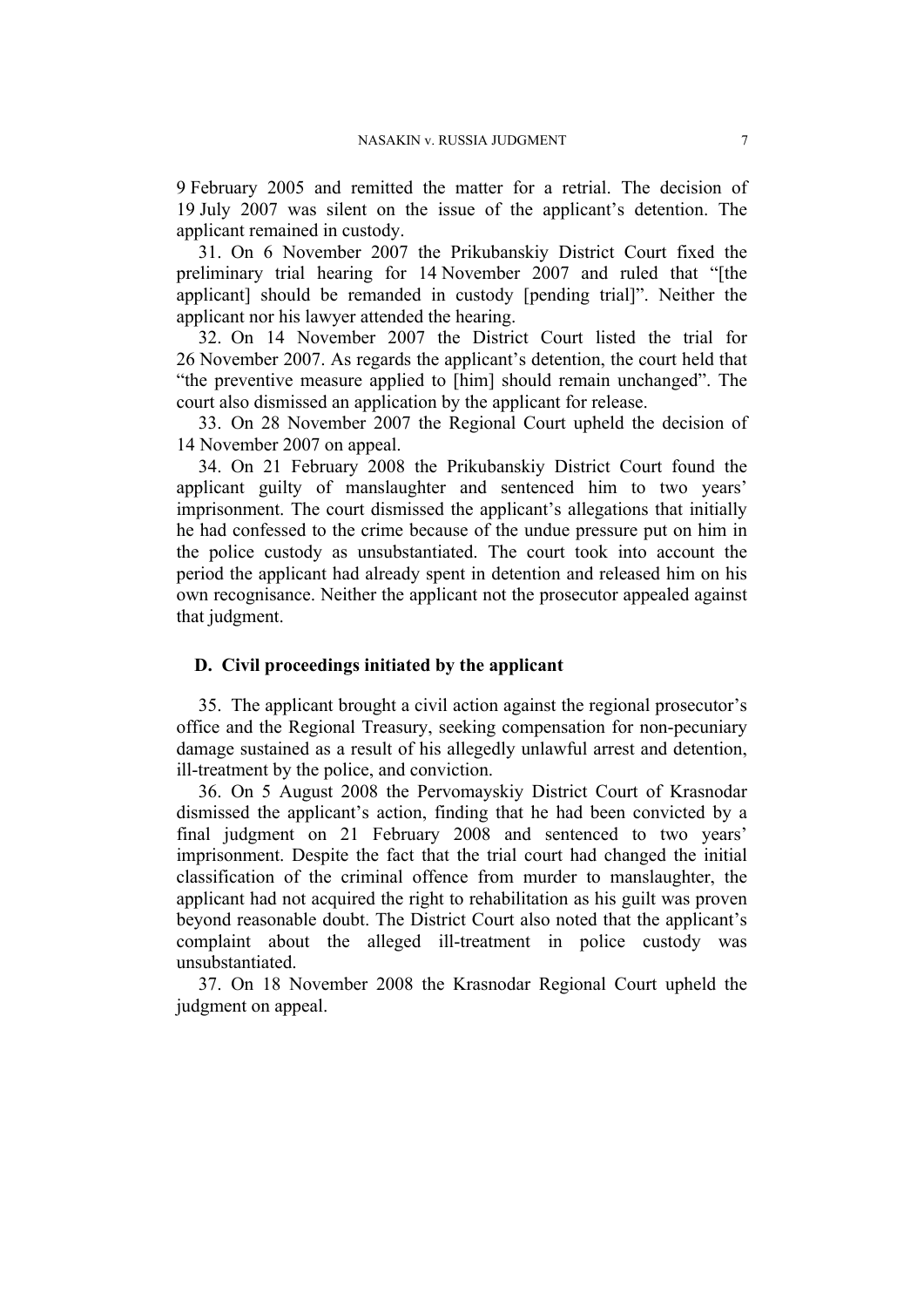#### II. RELEVANT DOMESTIC LAW AND PRACTICE

## **A. Investigation of criminal offences**

38. In response to a complaint alleging a criminal offence, the investigator is under an obligation to verify the complainant's allegations (Article 144 of the new CCrP).

39. Should there be sufficient grounds to believe that a crime has been committed, the investigator initiates a criminal investigation (Article 145 of the new CCrP).

# **B. Pre-trial detention**

40. Article 108 of the CCrP provides that detention may be ordered by a court if the charge carries a sentence of at least two years' imprisonment, provided that a less restrictive preventive measure cannot be applied. An appeal may be lodged with a higher court within three days against a judicial decision ordering or extending detention. The appeal court must decide on the appeal within three days of its receipt.

41. Article 376 of the CCrP provides that the parties must be notified about the date, time and venue of the appeal hearing no later than fourteen days before it. The court shall decide whether the detainee should be summoned to the hearing.

42. On 22 January 2004 the Constitutional Court delivered decision no. 66-O on a complaint about the Supreme Court's refusal to permit a detainee to attend the appeal hearings on the issue of detention. It held:

"Article 376 of the Code of Criminal Procedure regulating the presence of a defendant remanded in custody before the appeal court ... cannot be read as depriving the defendant held in custody ... of the right to express his opinion to the appeal court, by way of his personal attendance at the hearing or by other lawful means, on matters relating to the examination of his complaint about a judicial decision affecting his constitutional rights and freedoms ..."

<span id="page-9-0"></span>43. As regards the pre-trial detention of a defendant in criminal proceedings following the quashing of his conviction by way of supervisory review, the Constitutional Court of the Russian Federation stated in its Ruling No. 4-P of 22 March 2005 as follows:

"The lack of an explicit indication in [the applicable provisions of the Russian Code of Criminal Procedure] that a supervisory-review court, when quashing a verdict and remitting the matter for fresh consideration to a trial, appeal or cassation court, must decide whether a preventive measure should be applied [to a defendant] does not relieve the supervisory-review court of the obligation to rule on that issue. It should rely on the general provisions of [the Russian Code of Criminal Procedure] in accordance with which, once a conviction becomes final, a preventive measure imposed earlier ceases to be effective. The quashing of the conviction does not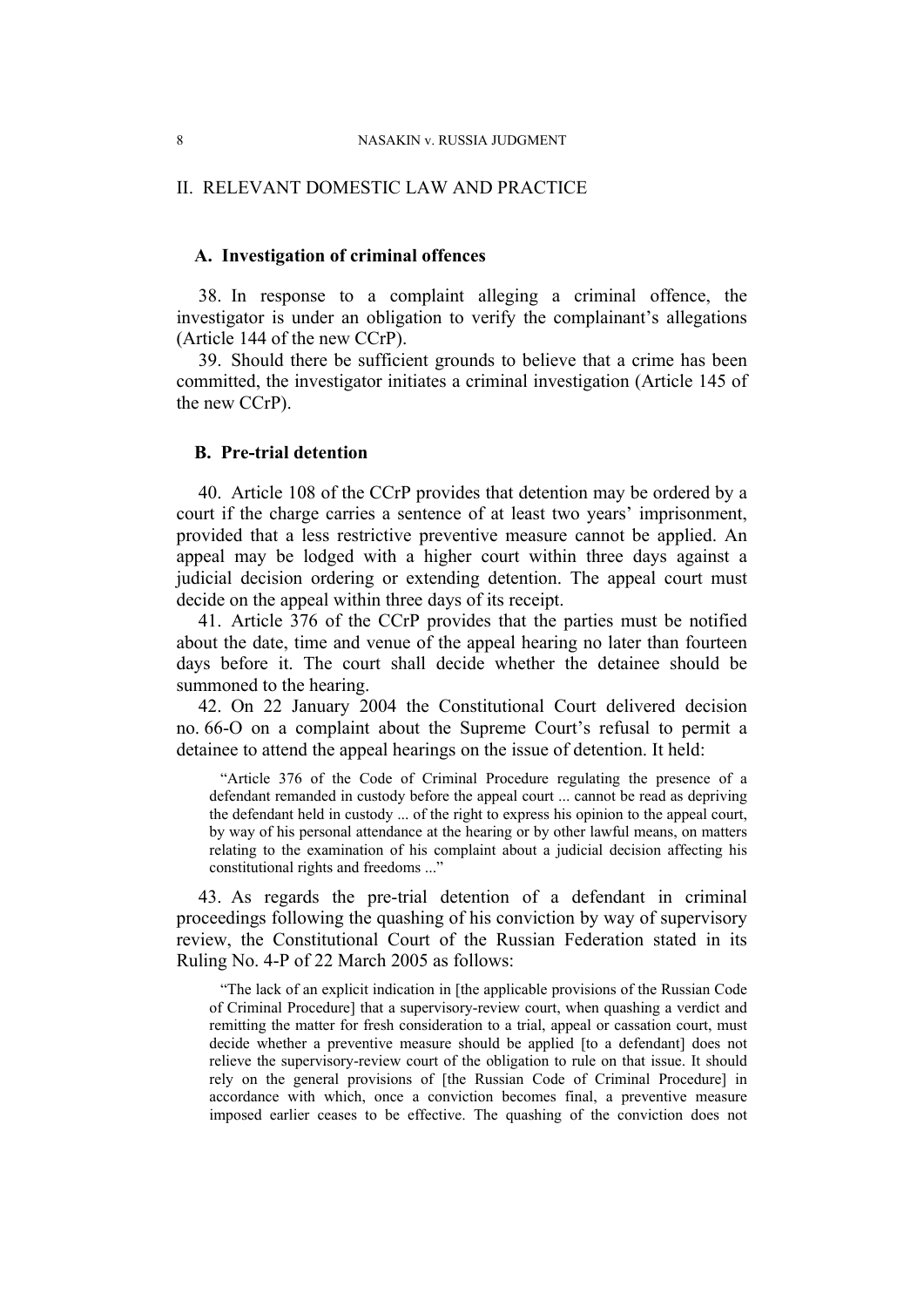automatically entail its automatic reinstatement. In order to [remand the defendant in custody] anew, the court, in the presence of the interested parties, must determine the actual circumstances of the case which justify his remand in custody in view of the new stage of the criminal proceedings."

# THE LAW

# I. ALLEGED VIOLATION OF ARTICLES 3 AND 13 OF THE **CONVENTION**

44. The applicant complained under Articles 2, 3 and 13 of the Convention that he had been severely beaten while in police custody, and that the ensuing investigation had not been effective. The Court will examine the applicant's grievances under Articles 3 and 13 of the Convention, which read as follows:

#### **Article 3**

"No one shall be subjected to torture or to inhuman or degrading treatment or punishment."

#### **Article 13**

"Everyone whose rights and freedoms as set forth in [the] Convention are violated shall have an effective remedy before a national authority notwithstanding that the violation has been committed by persons acting in an official capacity."

45. The Government contested the applicant's argument. In their view, his allegations of ill-treatment had been subject to thorough examination by the competent domestic authorities, who had found no case to answer against the alleged perpetrators.

46. The applicant maintained his complaints that he had been subjected to torture and degrading treatment while in police custody and that the ensuing investigation had not been effective.

# **A. Admissibility**

47. The Court notes that the applicant's complaints are not manifestly ill-founded within the meaning of Article 35  $\S$  3 (a) of the Convention. It further notes that they are not inadmissible on any other grounds. They must therefore be declared admissible.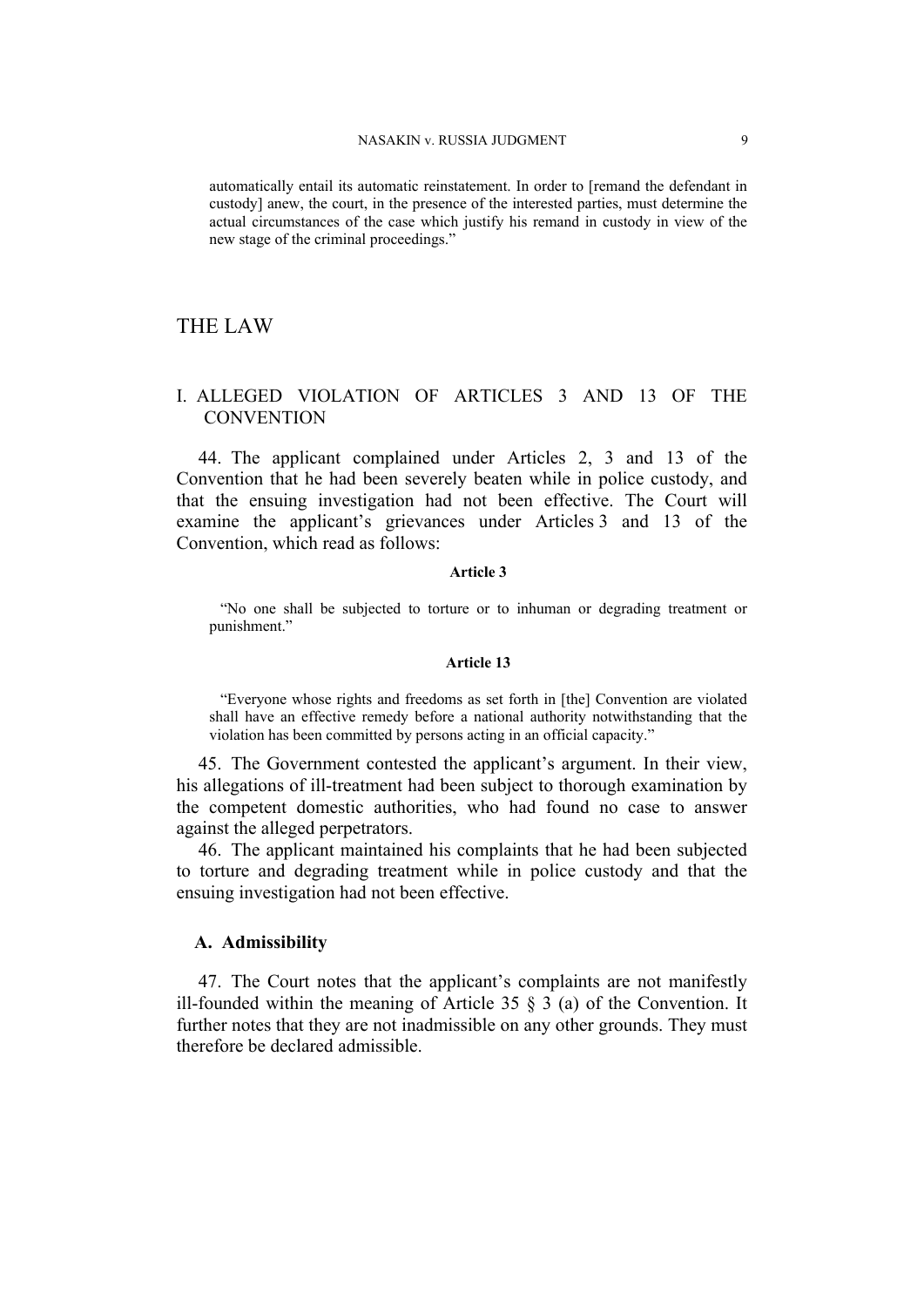# **B. Merits**

# *1. Alleged ill-treatment in custody*

#### **(a) General principles**

48. The Court has held on many occasions that the authorities have an obligation to protect the physical integrity of persons in detention. Where an individual is taken into custody in good health but is found to be injured at the time of release, it is incumbent on the State to provide a plausible explanation of how those injuries were caused (see *Ribitsch v. Austria*, 4 December 1995, § 34, Series A no. 336; see also, *mutatis mutandis*, *Salman v. Turkey* [GC], no. 21986/93, § 100, ECHR 2000-VII).

49. The Court reiterates that allegations of ill-treatment must be supported by appropriate evidence. To assess this evidence, the Court adopts the standard of proof "beyond reasonable doubt" but adds that such proof may follow from the coexistence of sufficiently strong, clear and concordant inferences or of similar unrebutted presumptions of fact (see *Labita v. Italy* [GC], no. 26772/95, § 121, ECHR 2000-IV). Where the events in issue lie wholly, or in large part, within the exclusive knowledge of the authorities, as in the case of persons within their control in custody, strong presumptions of fact will arise in respect of injuries occurring during such detention. Indeed, the burden of proof may be regarded as resting on the authorities to provide a satisfactory and convincing explanation (see *Ribitsch*, cited above, § 34, and *Salman*, cited above, § 100).

50. The ill-treatment must attain a minimum level of severity if it is to fall within the scope of Article 3. The assessment of this minimum is relative: it depends on all the circumstances of the case, such as the duration of the treatment, its physical and/or mental effects and, in some cases, the sex, age and state of health of the victim. In respect of a person deprived of his liberty, recourse to physical force which has not been made strictly necessary by his own conduct diminishes human dignity and is in principle an infringement of the right set forth in Article 3 (see *Assenov and Others v. Bulgaria*, 28 October 1998, § 94, *Reports of Judgments and Decisions* 1998-VIII).

#### **(b) Application of the principles to the present case**

<span id="page-11-0"></span>51. The Court observes that on 1 September 2003, that is, two days after the applicant's arrest, the applicant was given a medical examination and it was established that he had a chest wound (see paragraph [9](#page-3-0) above); on 8 September 2003 a forensic medical expert confirmed that the applicant had a chest wound and certain injuries on his left leg and foot (see paragraphs [11](#page-4-0) and [13](#page-4-1) above).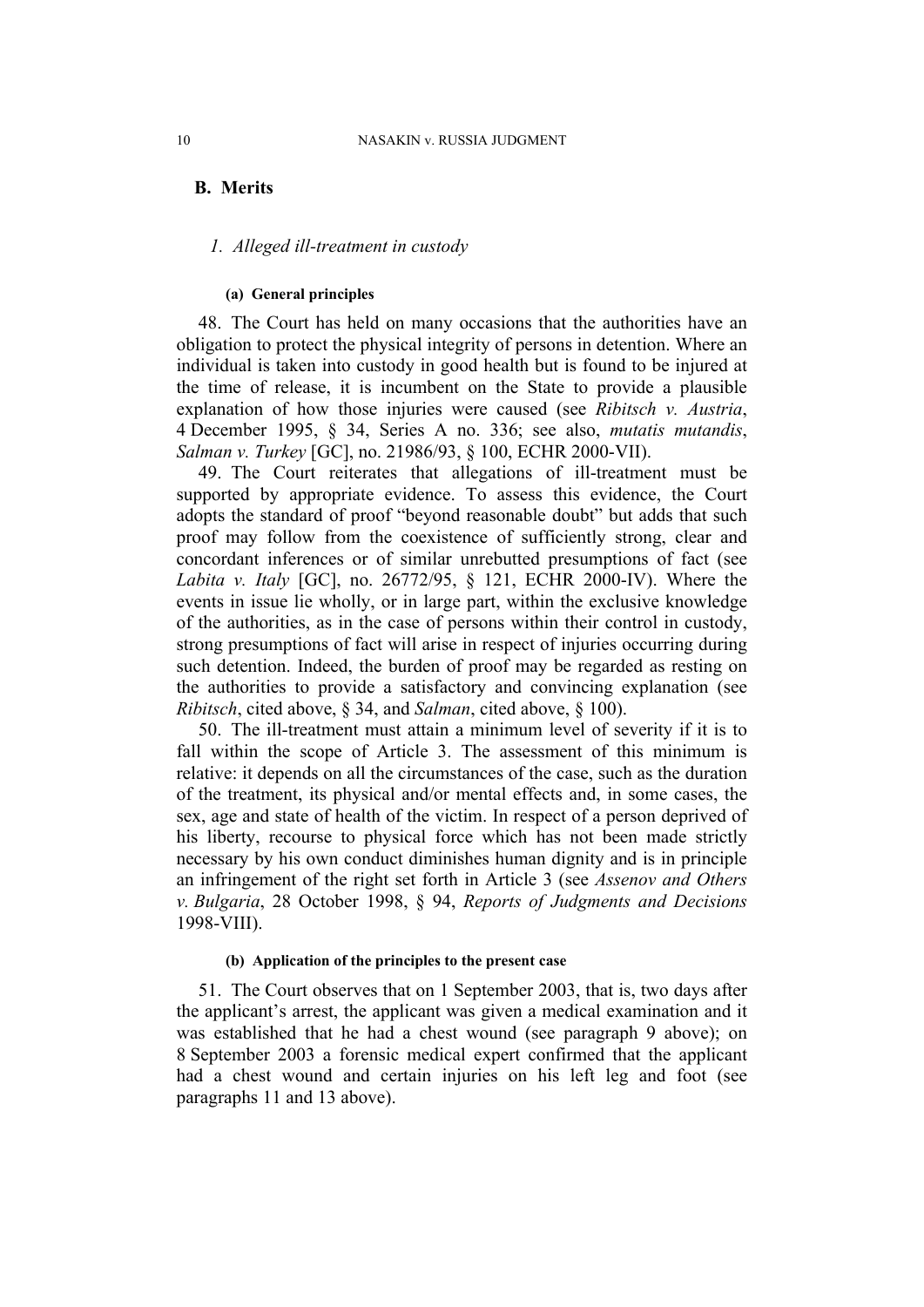52. The Court further notes the applicant's argument, not contested by the Government, that he did not have any injuries prior to his arrest. In such circumstances, the Court concludes that it was incumbent on the national authorities to provide a satisfactory and convincing explanation as to the cause of the applicant's injuries.

53. In this connection, the Court notes that neither the competent national authorities in the course of the domestic proceedings nor the Government before the Court attempted to proffer any explanation as to the cause of the applicant's injuries. Accordingly, the Court considers that the Government have failed to rebut the presumption of their responsibility for the injuries inflicted on the applicant while in the charge of the State. They have not satisfactorily established that the applicant's injuries were caused otherwise than – entirely, mainly, or partly – by the treatment he underwent while in police custody. It follows that the responsibility for the ill-treatment lies with the domestic authorities.

54. The applicant maintained that the ill-treatment to which he had been subjected amounted to torture. The Government did not comment. The Court observes that the applicant sustained multiple injuries to his chest, left leg and foot. The injuries must have caused him mental and physical suffering. Moreover, it appears that the use of force was aimed at debasing the applicant, driving him into submission and making him confess to a criminal offence. Therefore, the Court finds that the treatment to which the applicant was subjected was sufficiently serious to be considered inhuman and degrading within the meaning of Article 3 of the Convention.

<span id="page-12-0"></span>55. It follows that there has been a violation of Article 3 of the Convention under its substantive limb.

## *2. Investigation into the allegations of ill-treatment*

#### **(a) General principles**

56. The Court reiterates that where an individual raises an arguable claim that he has been seriously ill-treated by the police or other such agents of the State unlawfully and in breach of Article 3, that provision, read in conjunction with the State's general duty under Article 1 of the Convention to "secure to everyone within [its] jurisdiction the rights and freedoms defined in ... [the] Convention", requires by implication that there should be an effective official investigation. This investigation should be capable of leading to the identification and punishment of those responsible (see *Assenov and Others*, cited above, § 102).

57. An obligation to investigate "is not an obligation of result, but of means": not every investigation should necessarily be successful or come to a conclusion which coincides with the claimant's account of events; however, it should in principle be capable of leading to the establishment of the facts of the case and, if the allegations prove to be true, to the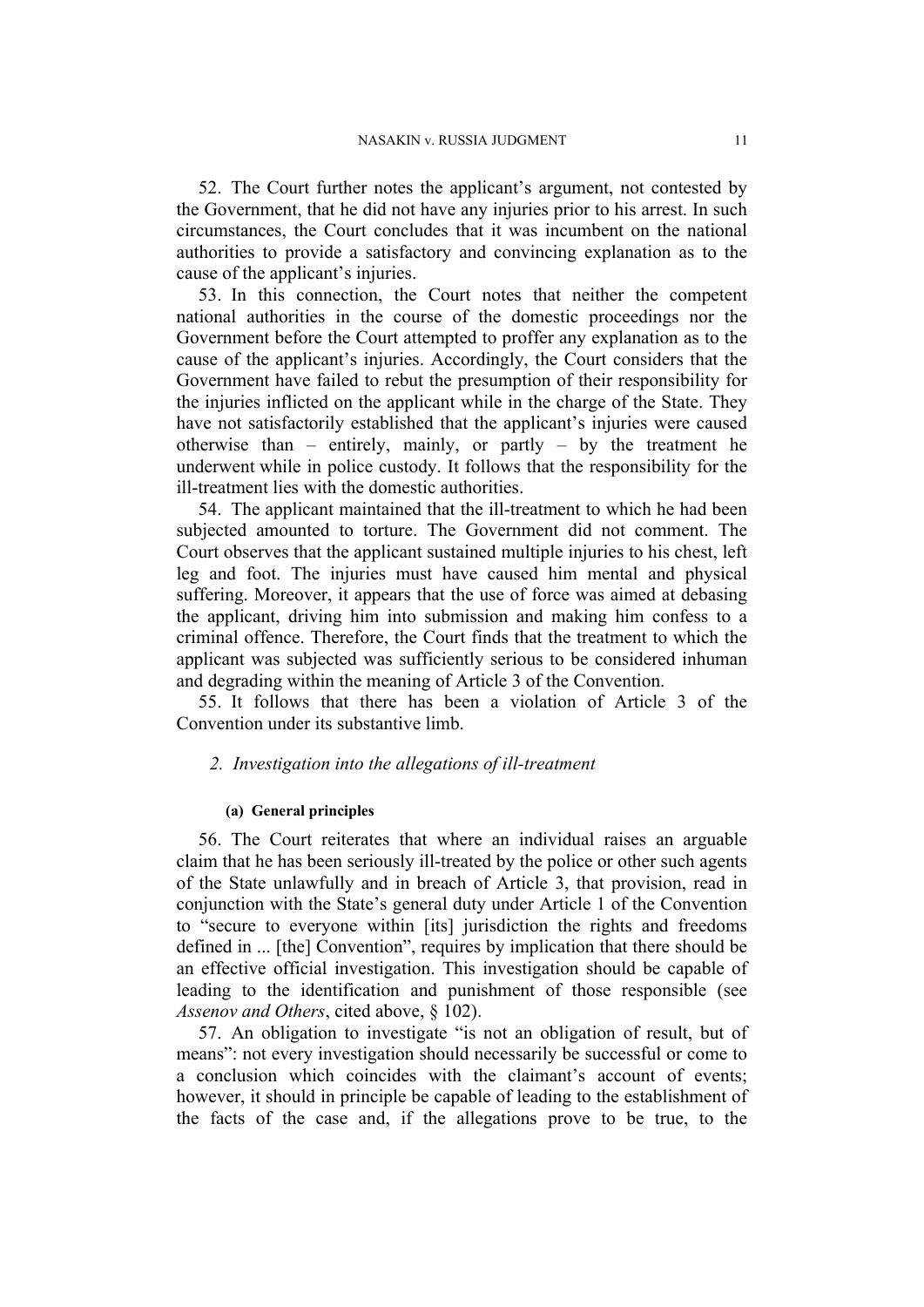identification and punishment of those responsible (see *Paul and Audrey Edwards v. the United Kingdom*, no. 46477/99, § 71, ECHR 2002-II and *Mahmut Kaya v. Turkey*, no. 22535/93, § 124, ECHR 2000-III).

58. An investigation into serious allegations of ill-treatment must be thorough. That means that the authorities must always make a serious attempt to find out what happened and should not rely on hasty or ill-founded conclusions to close their investigation or as the basis for their decisions (see *Assenov and Others*, cited above, §§ 103 et seq.). They must take all reasonable steps available to them to secure the evidence concerning the incident, including eyewitness testimony and forensic evidence (see, *mutatis mutandis*, *Salman*, cited above, § 106; *Tanrıkulu v. Turkey* [GC], no. 23763/94, §§ 104 et seq., ECHR 1999-IV; and *Gül v. Turkey*, no. 22676/93, § 89, 14 December 2000). Any deficiency in the investigation which undermines its ability to establish the cause of injuries or the identity of the persons responsible will risk falling foul of this standard.

59. Furthermore, the investigation must be expeditious. In cases examined under Articles 2 and 3 of the Convention, where the effectiveness of the official investigation is at issue, the Court has often assessed whether the authorities reacted promptly to the complaints at the relevant time (see *Labita*, cited above, §§ 133 et seq.). Consideration has been given to the starting of investigations, delays in taking statements (see *Timurtaş v. Turkey*, no. 23531/94, § 89, 2000-VI, and *Tekin v. Turkey*, 9 June 1998, § 67, *Reports of Judgments and Decisions* 1998-IV), and the length of time taken to complete the initial investigation (see *Indelicato v. Italy*, no. 31143/96, § 37, 18 October 2001).

### **(b) Application of the principles to the present case**

<span id="page-13-0"></span>60. The Court observes that the Russian authorities did carry out an investigation into the applicant's allegations. It is not convinced, however, that the investigation was sufficiently prompt, thorough and effective to meet the requirements of Article 3 of the Convention.

61. The Court notes that the materials submitted by the parties disclose a number of significant omissions in the way the investigation was conducted.

62. It appears that the national authorities, and in particular the administration of the temporary detention centre where the applicant was taken on 1 September 2003, were aware that the applicant had sustained serious injuries. However, they took no action in this connection. It was only after a complaint by applicant's lawyer that an investigator at the prosecutor's office opened an inquiry into the applicant's allegations. The Court observes that the investigator opened and closed the inquiry within one day, without putting any time or effort into elucidating the circumstances of the applicant's detention in police custody. It was only two months later that the prosecutor's office opened an official investigation into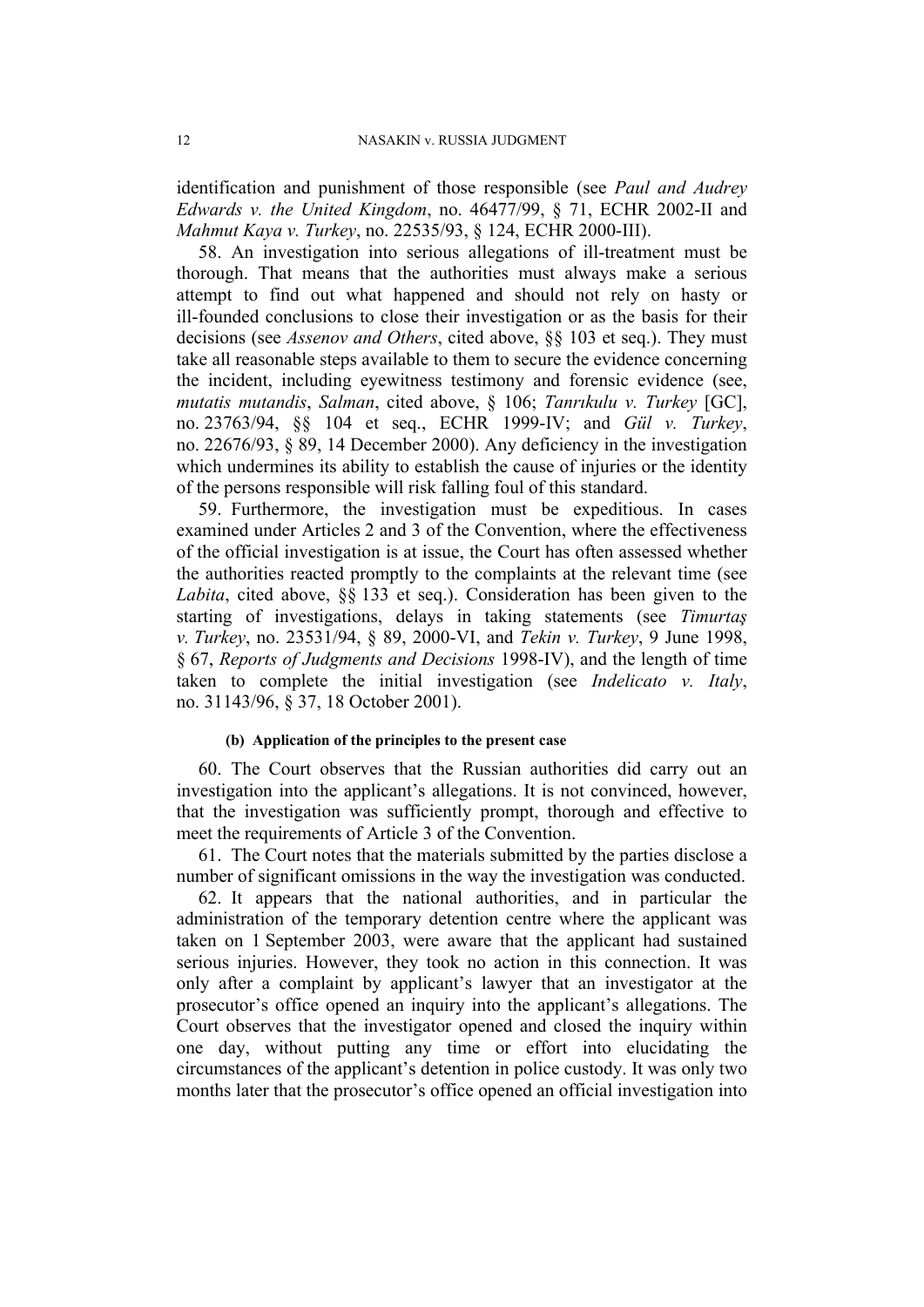the applicant's allegations. Accordingly, the Court considers that the authorities' response to the applicant's complaint was belated.

63. As regards the scope of the inquiry, the Court notes that the investigation carried out by the authorities did not take into account the forensic medical evidence corroborating, to a certain extent, the applicant's allegations of ill-treatment. When discontinuing the criminal investigation, the investigator merely stated that the conclusions of the forensic medical experts as regards the time and cause of the applicant's injuries were mutually exclusive (see paragraph [18](#page-5-0) above). At no time did he try to resolve the inconsistencies between the experts' findings by ordering an additional forensic medical examination or questioning the forensic experts or the medical personnel who had attended to the applicant.

64. Lastly, the Court observes that the subsequent judicial review of the investigator's findings did not remedy the deficiencies in the investigation. Courts at two levels of jurisdiction merely upheld the investigator's decision to discontinue the criminal investigation. In this regard, the Court also notes that when upholding the investigator's decision the judicial authorities referred to the evidence relied on for the applicant's conviction of 19 November 2004, as upheld on appeal on 9 February 2005, and in his verdict the trial judge, when refuting the applicant's allegations of ill-treatment, had based his findings on the investigator's decision of 7 May 2004. The Court finds such circular reasoning unacceptable.

<span id="page-14-0"></span>65. The foregoing considerations are sufficient to enable the Court to conclude that the investigation into the applicant's complaint of ill-treatment in police custody cannot be considered to have been "effective". There has therefore been a violation of Article 3 of the Convention under its procedural limb.

# *3. Effective remedy in respect of the applicant's grievances under Article 3 of the Convention*

66. The Court further notes that the applicant's complaint under Article 13 of the Convention concerns the same issues as those examined in paragraphs [60-](#page-13-0)[65](#page-14-0) above under the procedural limb of Article 3 of the Convention. However, having regard to its conclusion above under Article 3 of the Convention, the Court considers it unnecessary to examine these issues separately under Article 13 of the Convention.

# II. ALLEGED VIOLATION OF ARTICLE 5 § 1 OF THE CONVENTION

67. The applicant complained that his pre-trial detention had been unlawful. He referred to Article 5  $\S$  1 of the Convention, which, in so far as relevant, reads as follows: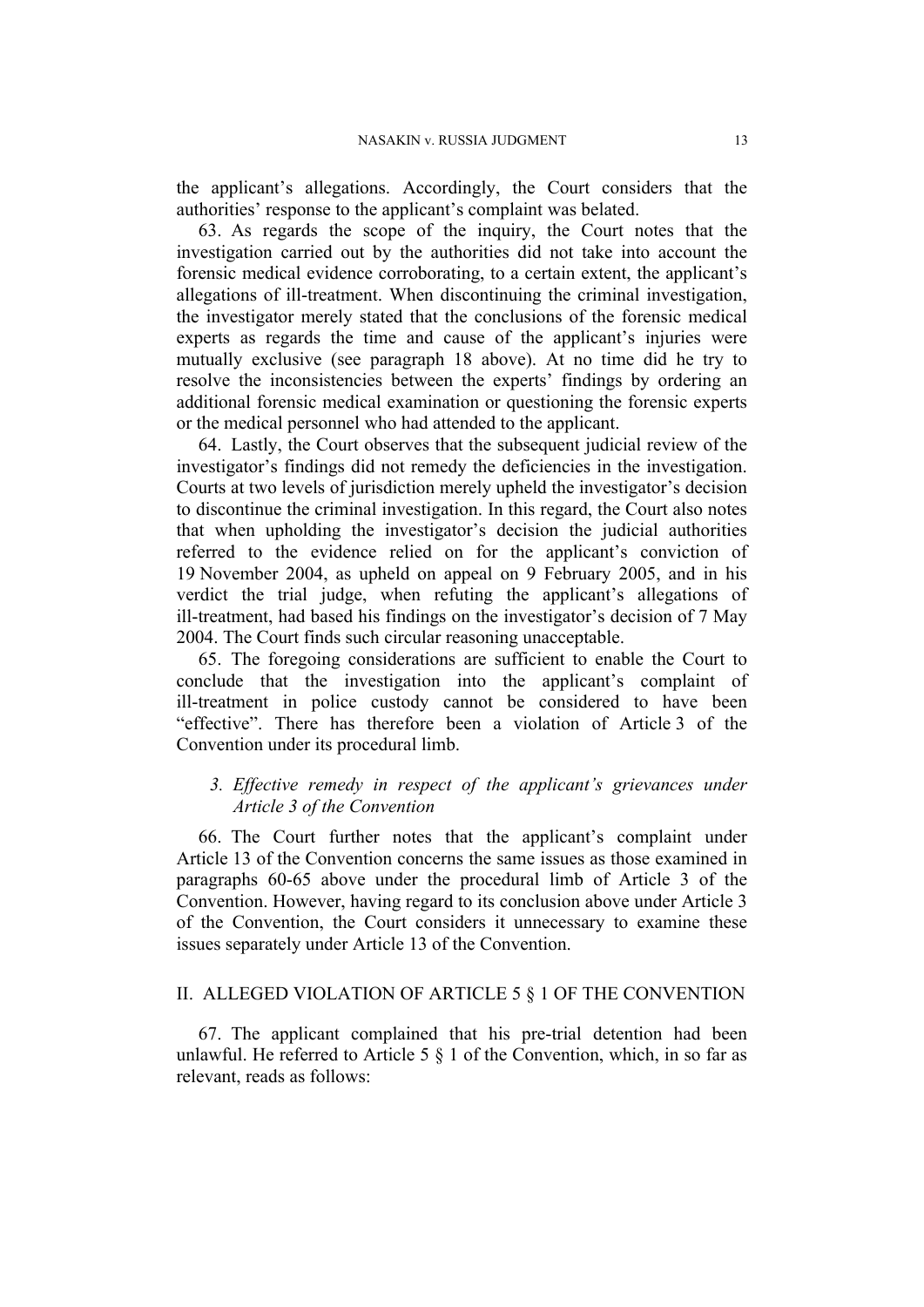"1. Everyone has the right to liberty and security of person. No one shall be deprived of his liberty save in the following cases and in accordance with a procedure prescribed by law:

...

(c) the lawful arrest or detention of a person effected for the purpose of bringing him before the competent legal authority on reasonable suspicion of having committed an offence or when it is reasonably considered necessary to prevent his committing an offence or fleeing after having done so[.]"

#### **A. Admissibility**

68. In so far as the applicant's complaint concerns the lawfulness of his pre-trial detention from his arrest on 29 August 2003 to his conviction on 19 November 2004, the Court notes that this complaint was lodged on 10 June 2005. It follows that this part of the application has been introduced out of time and must be rejected in accordance with Article 35 §§ 1 and 4 of the Convention.

69. As regards the complaint concerning the alleged unlawfulness of the applicant's pre-trial detention from 19 July 2007 to 21 February 2008, the Court considers that this complaint is not manifestly ill-founded within the meaning of Article 35 § 3 (a) of the Convention. It further notes that it is not inadmissible on any other grounds. It must therefore be declared admissible.

# **B. Merits**

#### *1. The parties' submissions*

70. The Government considered that the applicant's pre-trial detention from 19 July 2007 to 21 February 2008 in question had been compatible with Article 5  $\&$  1 (c) of the Convention. Referring to the Constitutional Court's Ruling No. 4-P of 22 March 2005 (see paragraph [43](#page-9-0) above), they nevertheless conceded that on 19 July 2007 the Presidium of the Krasnodar Regional Court, when quashing the applicant's conviction by way of supervisory review and remitting his case for fresh consideration to the trial court, should have authorised the applicant's pre-trial detention or released him pending trial. However, the Government stated that the whole of the period the applicant had spent in custody awaiting the determination of the criminal charges against him had been taken into account by the domestic judicial authorities when determining the length of the applicant's sentence.

71. The applicant maintained his complaint.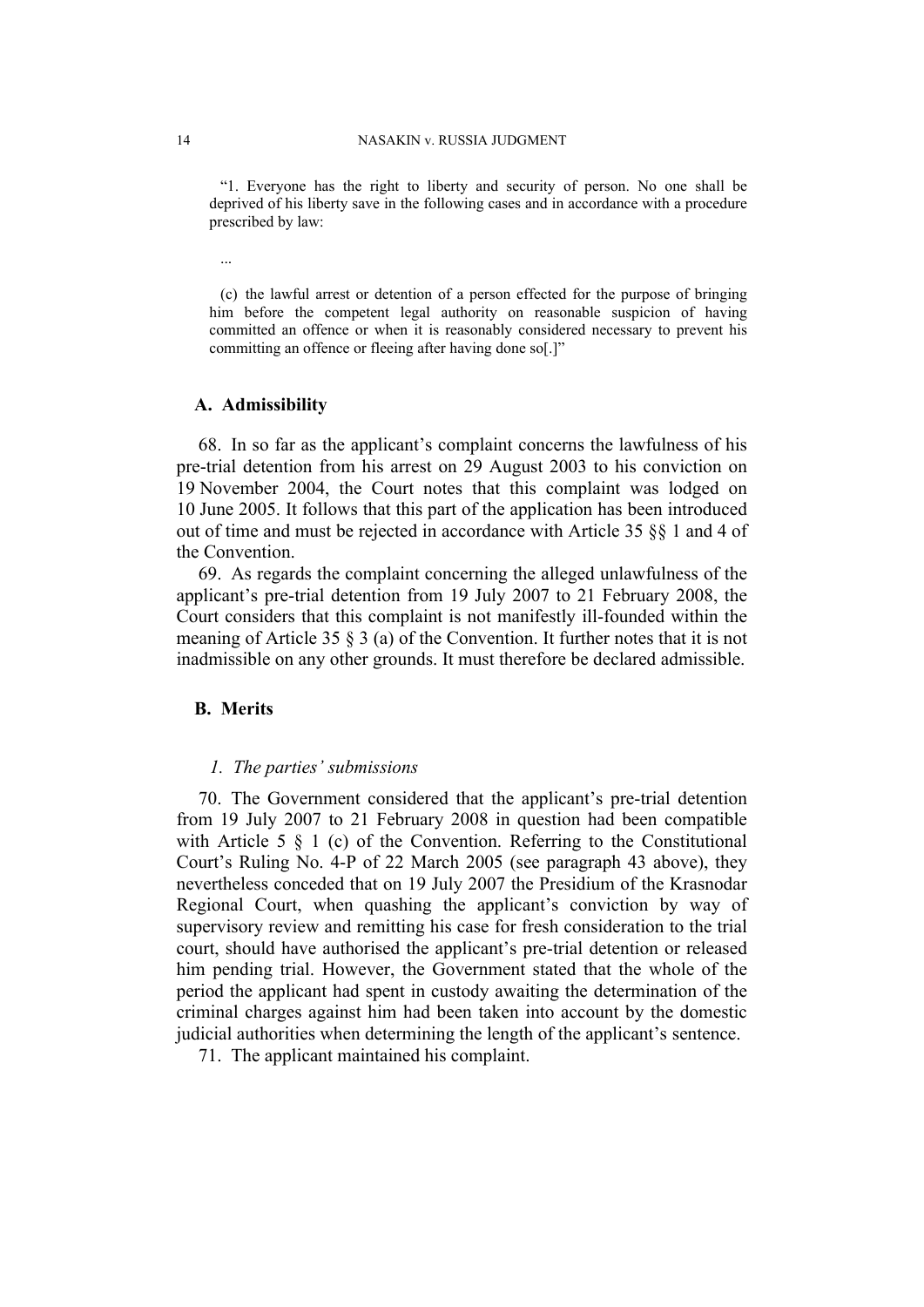# *2. The Court's assessment*

72. The Court reiterates that the expressions "lawful" and "in accordance with a procedure prescribed by law" in Article 5 § 1 essentially refer back to national law and state the obligation to conform to the substantive and procedural rules thereof. It is in the first place for the national authorities, notably the courts, to interpret and apply domestic law. However, since under Article 5 § 1 failure to comply with domestic law entails a breach of the Convention, it follows that the Court can and should exercise a certain power to review whether this law has been complied with (see, among numerous other authorities, *Benham v. the United Kingdom*, 10 June 1996, §§ 40-41 *in fine*, *Reports of Judgments and Decisions* 1996-III).

#### **(a) Detention from 19 July to 6 November 2007**

<span id="page-16-0"></span>73. The Court observes that on 19 July 2007 the Presidium of the Regional Court quashed the applicant's conviction by way of supervisory review and remitted the matter for fresh consideration to the trial court. The question as to the applicant's detention or release pending trial was not considered by the Presidium. As a result, the applicant remained in custody in the absence of any detention order until 6 November 2007.

74. In this connection, the Court takes into account the Government's submission that it was incumbent on the Presidium, as a matter of law, to rule on the issue of the applicant's detention pending a new trial.

<span id="page-16-1"></span>75. It follows that the applicant's detention from 19 July to 6 November 2007 was not "lawful" or "in accordance with a procedure prescribed by law". There has accordingly been a violation of Article 5 § 1 of the Convention.

# **(b) Detention from 6 November 2007 to 21 February 2008**

76. The Court observes that during the period between 6 November 2007 and 21 February 2008, on two occasions – that is, on 6 and 14 November 2007 – the Prikubanskiy District Court ruled that the applicant should remain in custody pending the new trial.

77. In this connection the Court reiterates that a court's decision to maintain a custodial measure does not breach Article 5 § 1 provided that the trial court "acted within its jurisdiction ... [and] had the power to make an appropriate order". However, "the absence of any grounds given by the judicial authorities in their decisions authorising detention for a prolonged period of time may be incompatible with the principle of the protection from arbitrariness enshrined in Article 5 § 1 (see *Khudoyorov v. Russia*, no. 6847/02, § 135 in fine, ECHR 2005-X (extracts)).

78. The Court accepts that on 6 and 14 November 2007 the District Court acted within its powers in deciding to maintain the applicant's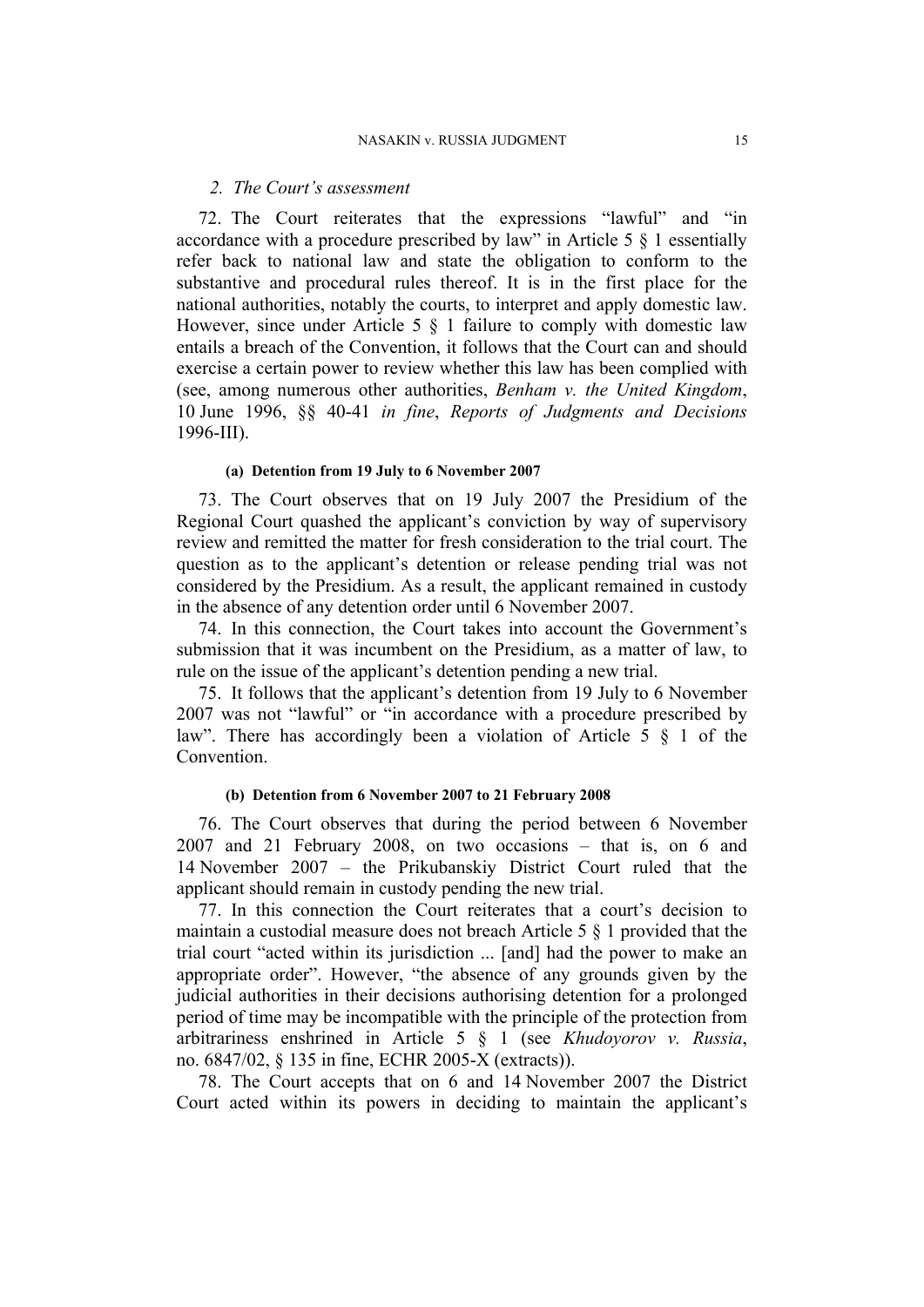detention pending a new trial. However, the Court cannot but notice that the District Court failed to indicate any reason or set a time-limit when ordering the applicant's detention. As a result, the applicant remained unaware of the grounds for his detention during the period under consideration. The District Court's failure to give reasons for its decision was made all the more regrettable by the fact that the applicant had by then spent over three and a half months in custody without a valid judicial decision (see paragraphs [73](#page-16-0)[-75](#page-16-1) above).

79. Having regard to the above, the Court considers that the District Court's decisions of 6 and 14 November 2007 did not comply with the requirements of clarity, foreseeability and protection from arbitrariness which together constitute the essential elements of the "lawfulness" of detention within the meaning of Article 5 § 1.

80. Accordingly, the Court considers that in the present case there has been a violation of Article 5 § 1 of the Convention on account of the applicant's detention from 6 November 2007 to 21 February 2008.

# III. ALLEGED VIOLATION OF ARTICLE 5 § 3 OF THE **CONVENTION**

81. The applicant complained that his pre-trial detention had been unreasonably long. He relied on Article 5 § 3 of the Convention, which, in so far as relevant, reads as follows:

"Everyone arrested or detained in accordance with the provisions of paragraph 1 (c) of this Article shall be ... entitled to trial within a reasonable time or to release pending trial. Release may be conditioned by guarantees to appear for trial."

82. The Court observes that in the present case the applicant's pre-trial detention comprised two distinct periods: (1) from 29 August 2003, when the applicant was arrested pending criminal investigation against him, to 19 November 2004, when he was convicted by the Prikubanskiy District Court at the first level of jurisdiction, and (2) from 19 July 2007, when the Presidium of the Regional Court quashed the verdict and the appeal judgment, to his conviction on 21 February 2008 by the District Court. In between those two periods the applicant's first conviction became final, when upheld by the appellate court on 9 February 2005, and the applicant, for approximately two and a half years, served a prison sentence.

83. The Court considers that the issue in the present case is whether the two periods of the applicant's pre-trial detention can be assessed cumulatively. The Court answers this question in the negative. It considers that the present case should be distinguished from a situation where an applicant continued to be deprived of liberty pending an appeal hearing, the conviction subsequently being quashed on appeal (see, for example *Solmaz v. Turkey*, no. 27561/02, §§ 34-37, 16 January 2007). In the Court's view,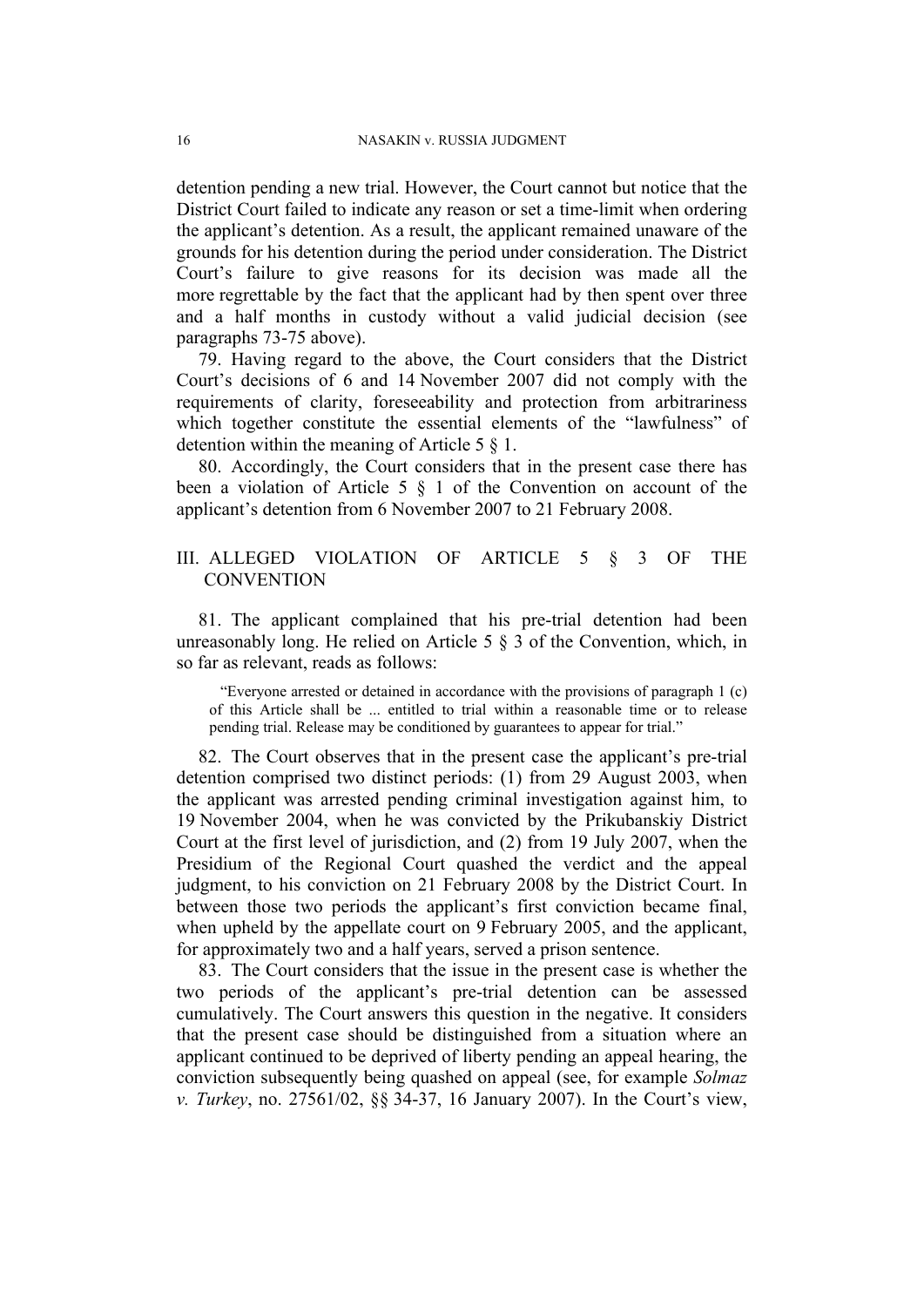the fact that the applicant's conviction became final once upheld on appeal and he started serving a prison sentence had the effect of triggering the application of the six-month rule referred to in Article 35 § 1 in respect of the first period of his pre-trial detention (see, *mutatis mutandis*, *Idalov v. Russia* [GC], no. 5826/03, §§ 127-33, 22 May 2012).

84. Having regard to the above, the Court finds, similarly to *Idalov*, that the six-month rule should be applied, separately, to each period of pre-trial detention. Accordingly, the Court cannot consider whether or not the first period was compatible with the Convention. The applicant's complaint should be declared inadmissible as being lodged out of time. However, as it follows from the *Idalov* judgment (*Idalov*, cited above, § 130), the fact that an applicant has already spent time in custody pending the same set of criminal proceedings, should, in a given case, be taken into account by the Court in its assessment of the sufficiency and relevance of the grounds justifying the subsequent period of pre-trial detention, which the Court is competent to examine.

85. In the circumstances of the present case, the Court considers that the applicant's complaint under Article 5 § 3 of the Convention in respect of his detention from 19 July 2007 to 21 February 2008 is not manifestly ill-founded within the meaning of Article 35 § 3 (a) of the Convention. As it is not inadmissible on any other grounds, the Court will declare it admissible. However, having regard to its earlier finding under Article 5 § 1 of the Convention that this period of detention was unlawful, the Court finds no need to examine the issue under Article 5 § 3 of the Convention.

# IV. ALLEGED VIOLATION OF ARTICLE 5 § 4 OF THE **CONVENTION**

86. The applicant alleged that neither he nor his lawyer had attended the detention hearing of 6 November 2007. He referred to Article 5 § 4 of the Convention, which reads as follows:

"Everyone who is deprived of his liberty by arrest or detention shall be entitled to take proceedings by which the lawfulness of his detention shall be decided speedily by a court and his release ordered if the detention is not lawful."

87. In the circumstances of the case and in view of the Court's earlier finding that the applicant's pre-trial detention from 19 July 2007 to 21 February 2008 has been unlawful, the Court does not consider it necessary to examine separately the applicant's grievances under Article 5 § 4 of the Convention.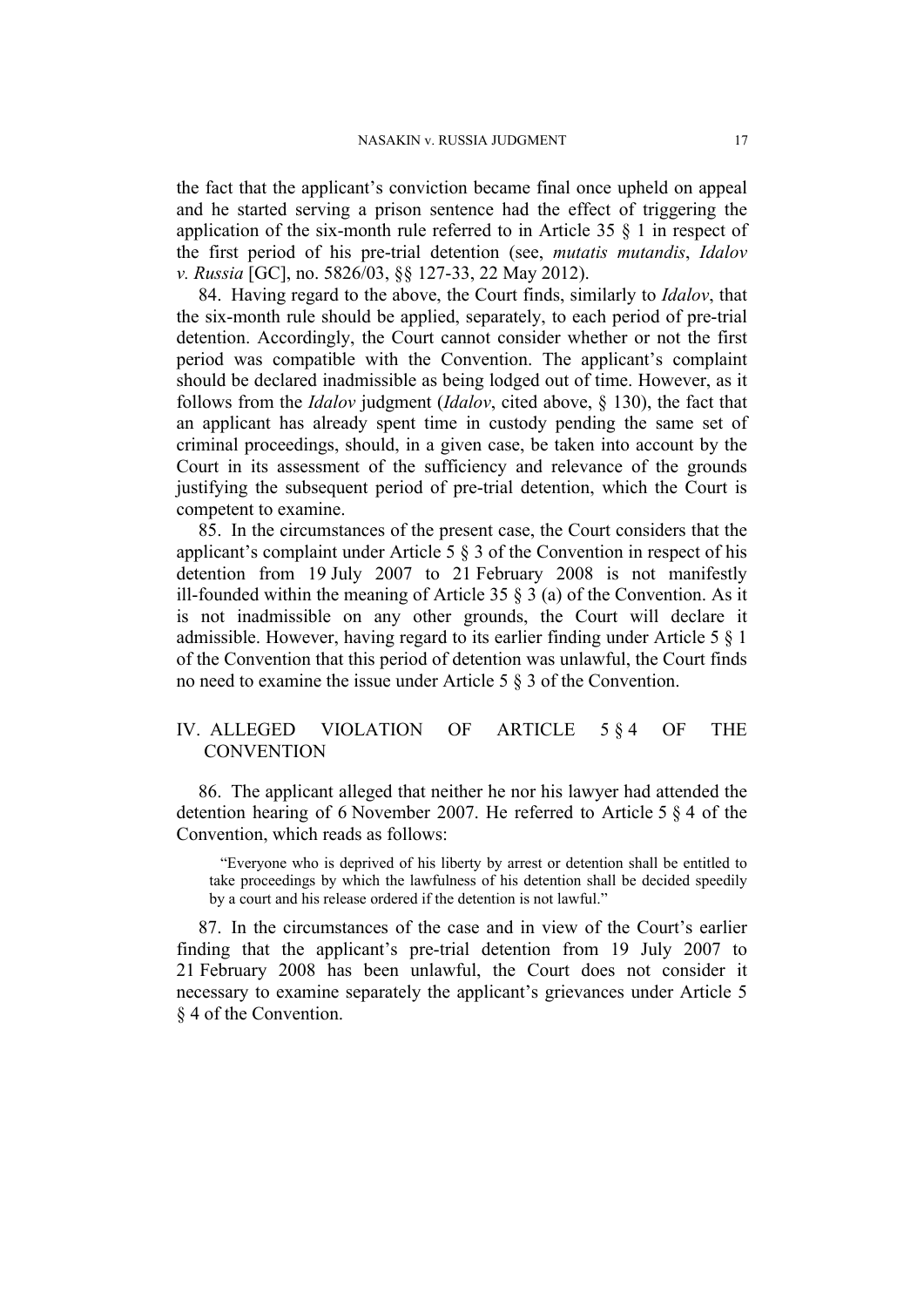#### V. ALLEGED VIOLATION OF ARTICLE 6 OF THE CONVENTION

88. The applicant complained under Article 6 of the Convention that the criminal proceedings against him had been unfair. In particular, he alleged that his conviction had been based, *inter alia*, on confessions he had made under duress while in police custody. Article  $6 \S 1$  of the Convention, in so far as relevant, reads as follows:

"In the determination of ... any criminal charge against him, everyone is entitled to a fair ... hearing ... by [a] ... tribunal ..."

### **A. Admissibility**

89. The Court observes that the applicant's first conviction on the charge of murder, as upheld on appeal, was quashed by way of supervisory review on 19 July 2007 and his case was remitted for a new consideration to the trial court which reclassified the charges and found the applicant guilty of manslaughter on 21 February 2008.

90. The Court further observes, and the parties did not argue to the contrary, that the applicant did not appeal against his conviction by the court at the first level of jurisdiction of 21 February 2008. Accordingly, there is a ground to consider that he has failed to exhaust the available domestic remedies. However, under Rule 55 of the Rules of Court, any plea of inadmissibility must be raised by the respondent Contracting Party in its written or oral observations on the admissibility of the application. Accordingly, the normal practice of the Convention organs has been, where a case has been communicated to the respondent Government, not to declare the application inadmissible for failure to exhaust domestic remedies, unless this matter has been raised by the Government in their observations (see *K. and T. v. Finland* [GC], no. 25702/94, § 145, ECHR 2001-VII; *N.C. v. Italy* [GC], no. 24952/94, § 44, ECHR 2002-X; and *Rydz v. Poland*, no. 13167/02, § 72, 18 December 2007).

91. It follows that, despite the Court's well-established case-law that an appeal against a conviction by a court at the first level of jurisdiction is viewed as an effective remedy for a complaint under Article 6 in connection with the criminal proceedings, the applicant's complaint in this respect cannot be rejected by the Court on the ground that the domestic remedies have not been exhausted.

92. The Court notes that this part of the application is not manifestly ill-founded within the meaning of Article 35  $\frac{8}{3}$  (a) of the Convention. It further notes that it is not inadmissible on any other grounds. It must therefore be declared admissible.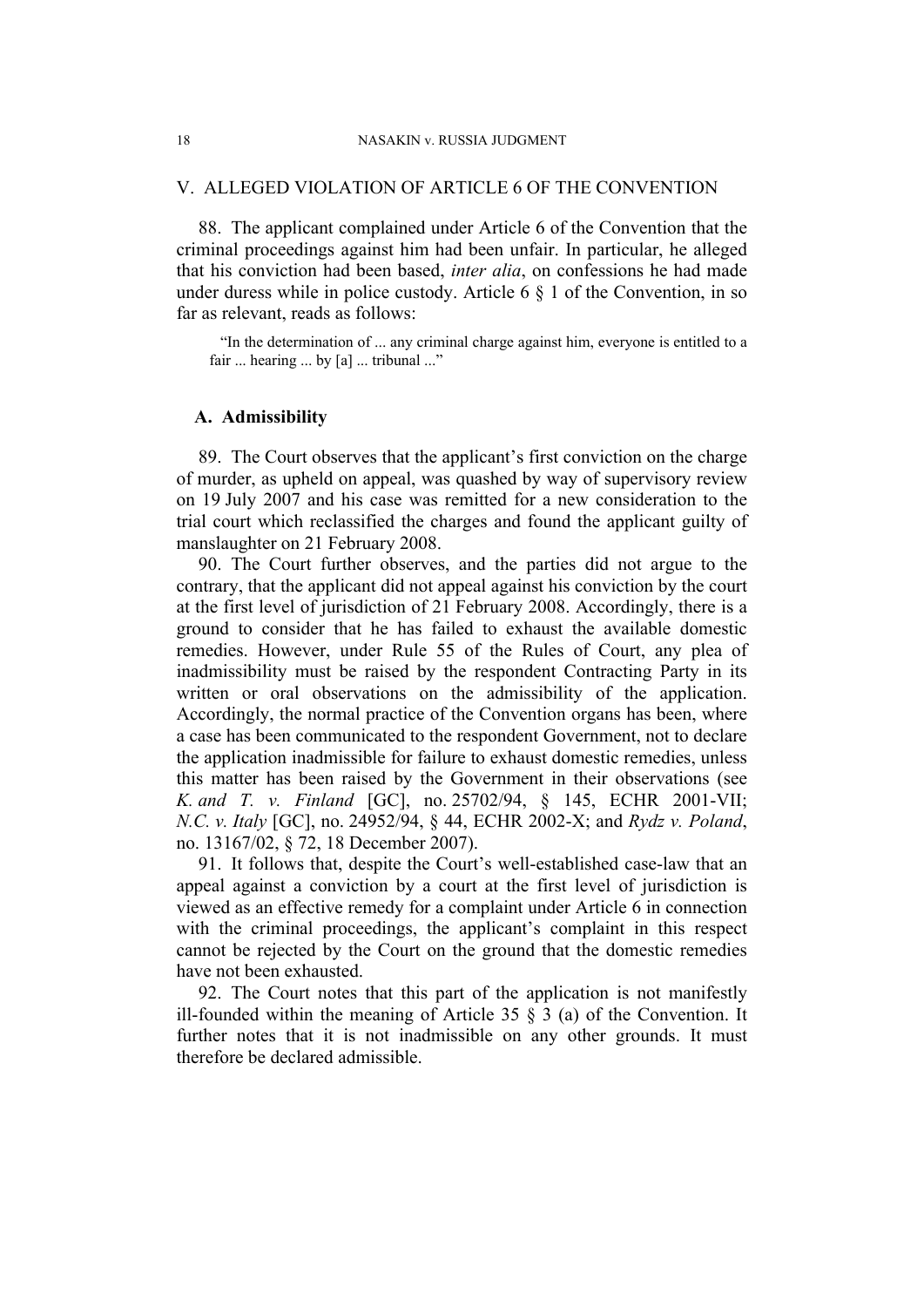# **B. Merits**

# *1. The parties' submissions*

93. The Government submitted that the trial court had thoroughly examined all the evidence before it. The court's findings had not been based exclusively on the applicant's confessions given in police custody. And, in any event, the applicant's allegations of coerced confession had been subject to thorough examination by the domestic authorities and dismissed as unsubstantiated.

94. The applicant maintained his complaint. He claimed that he had not been advised of his right not to incriminate himself on the day of his arrest or during the subsequent questioning by the investigator.

# *2. The Court's assessment*

95. The Court reiterates that it is not the role of the Court to determine, as a matter of principle, whether particular types of evidence – for example, evidence obtained unlawfully in terms of domestic law – may be admissible. The question which must be answered is whether the proceedings as a whole, including the way in which the evidence was obtained, were fair. This involves an examination of the unlawfulness in question and, where the violation of another Convention right is concerned, the nature of the violation found (see *Gäfgen v. Germany* [GC], no. 22978/05, § 163, ECHR 2010).

96. Furthermore, particular considerations apply in respect of the use in criminal proceedings of evidence obtained in breach of Article 3. The use of such evidence, secured as a result of a violation of one of the core and absolute rights guaranteed by the Convention, always raises serious issues as to the fairness of the proceedings, even if the admission of such evidence was not decisive in securing a conviction (see *Gäfgen*, cited above, § 165).

97. The Court has found in earlier cases, in respect of confessions as such, that the admission of statements obtained as a result of torture (compare *Örs and Others v. Turkey*, no. 46213/99, § 60, 20 June 2006; *Harutyunyan v. Armenia*, no. 36549/03, §§ 63, 64 and 66, ECHR 2007-III; *Levinţa v. Moldova*, no. 17332/03, §§ 101 and 104-05, 16 December 2008; *Hajnal v. Serbia*, no. 36937/06, § 113, 19 June 2012; and *Grigoryev v. Ukraine,* no. 51671/07, § 84, 15 May 2012), or of other ill-treatment in breach of Article 3 (see *Söylemez v. Turkey*, no. 46661/99, §§ 107 and 122-24, 21 September 2006, and *Iordan Petrov v. Bulgaria*, no. 22926/04, § 136, 24 January 2012), as evidence in establishing the relevant facts in criminal proceedings rendered the proceedings as a whole unfair. This finding applied irrespective of the probative value of the statements and irrespective of whether their use was decisive in securing the defendant's conviction (ibid.).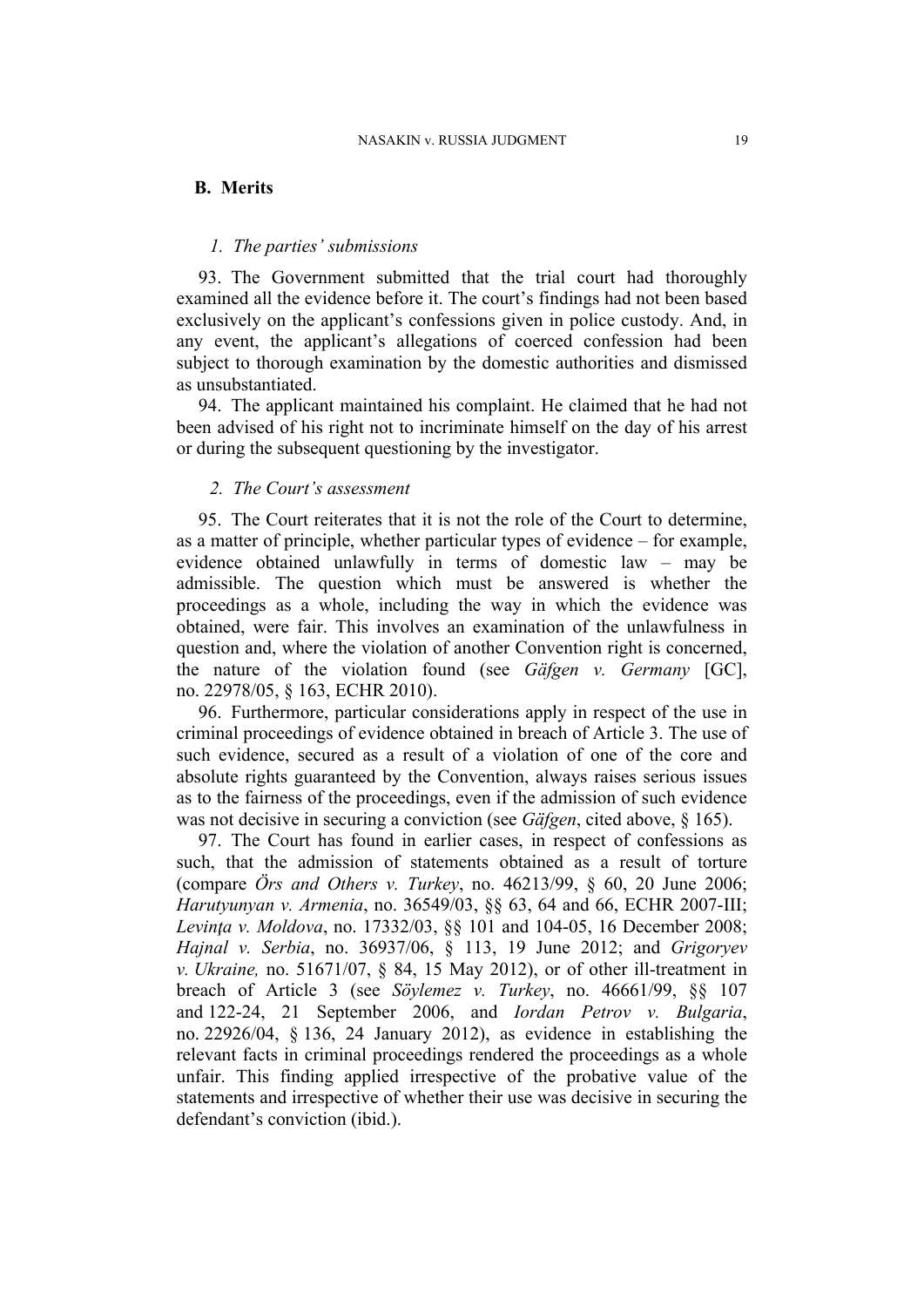98. In the present case, the Court notes that the self-incriminating statements made by the applicant following his arrest and placement in police custody formed part of the evidence adduced against him. The trial court did not find the statements inadmissible and referred to them when finding the applicant guilty and convicting him.

99. The Court further notes that it has already established that the applicant was subjected to ill-treatment whilst in police custody, that is, when he was questioned and made statements implicating himself in the crime with which he was subsequently charged (see paragraphs [51-](#page-11-0)[55](#page-12-0) above).

100. In such circumstances, the Court is not convinced by the Government's argument that the applicant's confessions should be regarded as having been given voluntarily. It concludes that, regardless of the impact the applicant's statements obtained under duress had on the outcome of the criminal proceedings against him, such evidence rendered the criminal proceedings unfair. There has, accordingly, been a violation of Article 6 § 1 of the Convention.

# VI. OTHER ALLEGED VIOLATIONS OF THE CONVENTION

101. Lastly, the applicant complained under Article 3 of the Convention about the conditions of his detention at the police station from 29 August to 1 September 2003. Referring to Article 5 of the Convention, he alleged that there had been no grounds for his arrest on 29 August 2003, and that he had not been informed of the reasons for his arrest or brought promptly before a judge. He complained under Article 6 of the Convention of numerous procedural violations by the national courts, and of the unreasonable length of the criminal proceedings against him. He further complained under Article 8 of the Convention about the allegedly poor quality of the medical care available during his pre-trial detention, and of interception of his letters by the prison administration. He complained under Article 9 of the Convention that he had been denied visits by a priest during his pre-trial detention. Lastly, he alleged a violation of Article 2 of Protocol No. 7.

102. Having regard to all the material in its possession, and in so far as they fall within its competence, the Court finds that the above complaints do not disclose any appearance of a violation of the rights and freedoms set out in the Convention or its Protocols. It follows that this part of the application must be rejected as manifestly ill-founded, pursuant to Article 35 §§ 3 (a) and 4 of the Convention.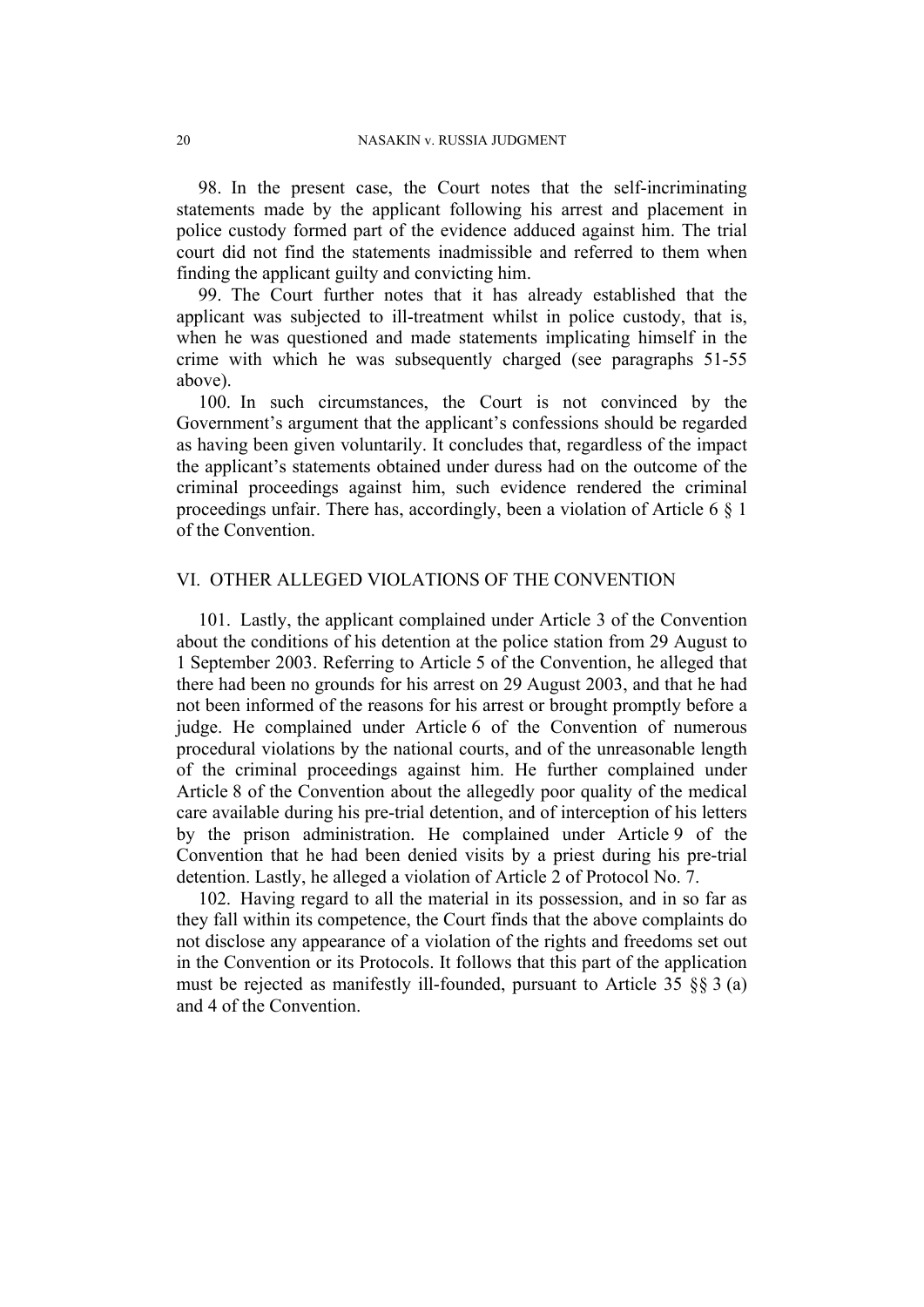#### VII. APPLICATION OF ARTICLE 41 OF THE CONVENTION

#### 103. Article 41 of the Convention provides:

"If the Court finds that there has been a violation of the Convention or the Protocols thereto, and if the internal law of the High Contracting Party concerned allows only partial reparation to be made, the Court shall, if necessary, afford just satisfaction to the injured party."

## **A. Damage**

104. The applicant claimed 1,627,782.30 Russian roubles (RUB) in respect of pecuniary damage, including lost earnings and damage to and loss of his real and movable property, as well as damage to his health, and 43,000 euros (EUR) in respect of non-pecuniary damage.

105. The Government considered the applicant's claims excessive and unreasonable.

106. The Court does not discern any causal link between the violations found and the pecuniary damage alleged; it therefore rejects this claim. As regards the applicant's claims in respect of non-pecuniary damage, the Court observes that it has found a combination of serious violations in the present case. Making its assessment on an equitable basis, the Court awards the applicant EUR 15,000 in respect of non-pecuniary damage, plus any tax that may be chargeable on this sum.

#### **B. Costs and expenses**

107. The applicant did not submit any claims for costs and expenses. Accordingly, the Court makes no award under this head.

# **C. Default interest**

108. The Court considers it appropriate that the default interest rate should be based on the marginal lending rate of the European Central Bank, to which should be added three percentage points.

# FOR THESE REASONS, THE COURT UNANIMOUSLY

1. *Declares* the complaints concerning the applicant's ill-treatment in police custody, the ineffectiveness of the ensuing investigation, the unlawfulness, excessive length and review of his pre-trial detention from 19 July 2007 to 21 February 2008, and the use of the coerced confession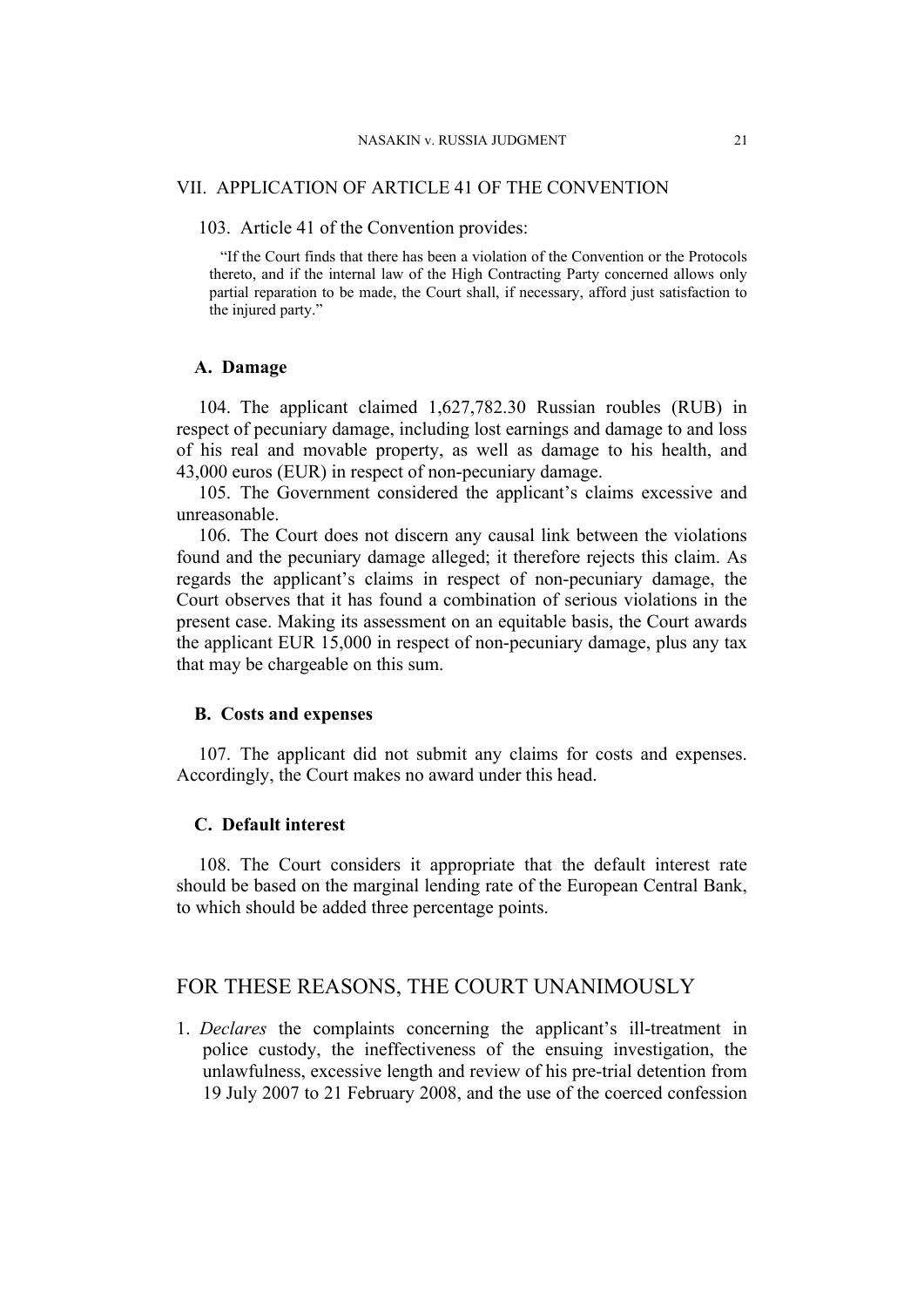during the criminal proceedings against him admissible and the remainder of the application inadmissible;

- 2. *Holds* that there has been a violation of Article 3 of the Convention under its substantive limb on account of the applicant's ill-treatment in police custody;
- 3. *Holds* that there has been a violation of Article 3 of the Convention under its procedural limb on account of the authorities' failure to carry out an effective investigation into the applicant's allegations of illtreatment in police custody;
- 4. *Holds* that there is no need to examine the complaint under Article 13 of the Convention;
- 5. *Holds* that there has been a violation of Article 5 § 1 of the Convention in respect of the applicant's pre-trial detention from 19 July 2007 to 21 February 2008;
- 6. *Holds* that there is no need to examine the complaint under Article 5 § 3 of the Convention;
- 7. *Holds* that there is no need to examine the complaint under Article 5 § 4 of the Convention;
- 8. *Holds* that there has been a violation of Article 6 § 1 of the Convention on account of the unfairness of the criminal proceedings against the applicant;
- 9. *Holds*
- (a) that the respondent State is to pay the applicant, within three months of the date on which the judgment becomes final in accordance with Article 44 § 2 of the Convention, EUR 15,000 (fifteen thousand euros), to be converted into the currency of the respondent State at the rate applicable at the date of settlement.
- (b) that from the expiry of the above-mentioned three months until settlement simple interest shall be payable on the above amount at a rate equal to the marginal lending rate of the European Central Bank during the default period plus three percentage points;
- 10. *Dismisses* the remainder of the applicant's claim for just satisfaction.